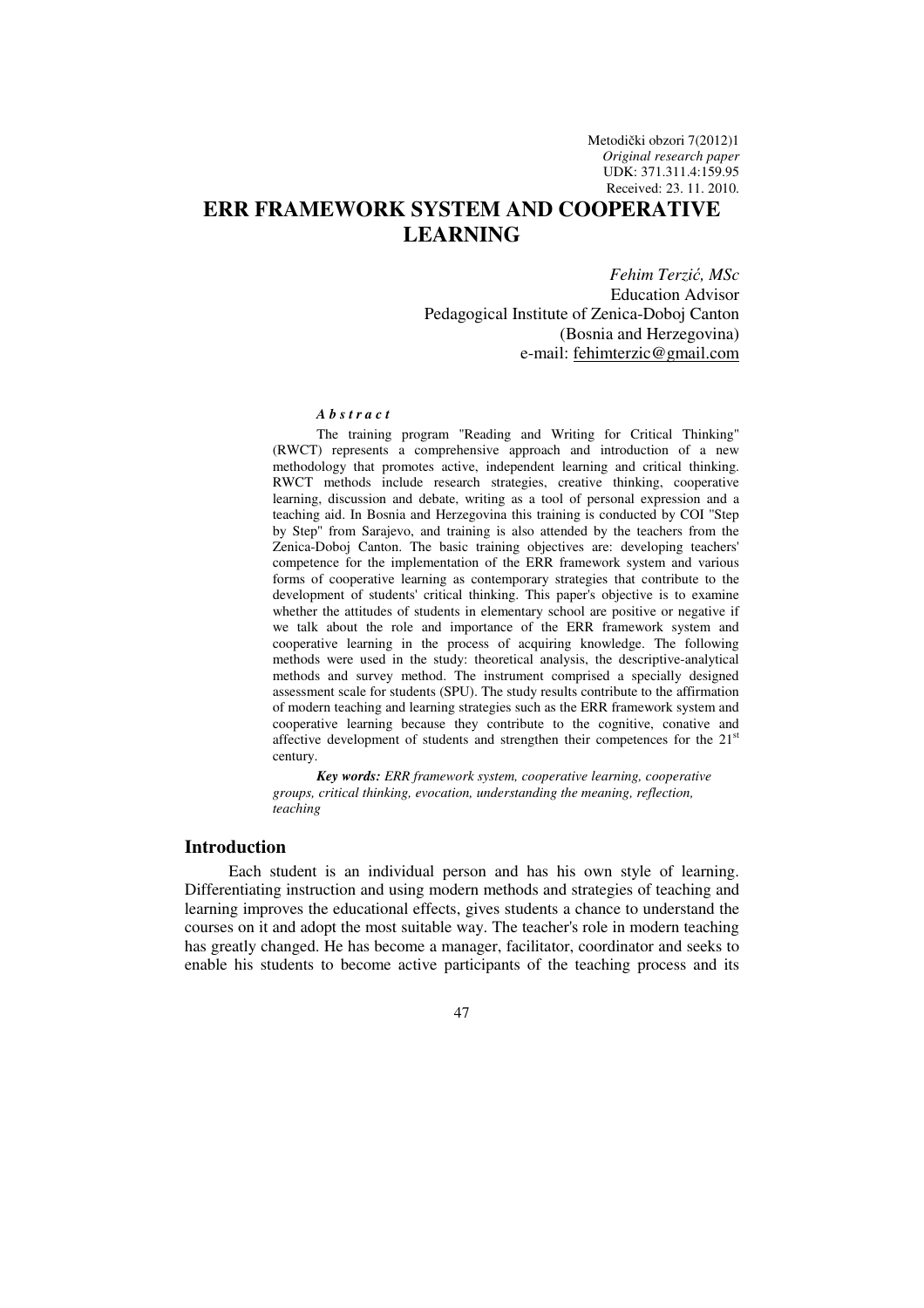designed phases. The purpose of the various project activities in Bosnia and Herzegovina, especially in the Zenica-Doboj Canton realized by the Pedagogical Institute of Zenica in cooperation with various NGOs is to prepare elementary and secondary school teachers for the application of methods and strategies which are aimed at developing critical thinking among students of all ages and in different school subjects. Critical thinking is one of the most important human skills needed for life in an open and democratic society. Teaching of critical thinking is not an easy task and it cannot be achieved at a certain level of education. It follows the school vertically and depends on a number of conditions such as learning environment, style and competence of teachers, expectations and abilities of students, teaching and learning strategies, school vision, etc.

### **ERR framework system for learning and teaching**

If we want students to manage information in a quality manner, it is necessary to provide them with a number of skills that will enable them to effectively classify the information and create a meaningful collection of ideas that will ensure practical action. They have to become people who think and learn critically. They must go through the systematic process of critical analysis and reflection, a process that offers them information while they are attending school and serves as a framework system for later critical thinking and reflection. (Steele, Meredith, Temple, 2006:7) Teachers must prepare an effective framework system for thinking and learning that is also clear and systematic. ERR framework system is a process that includes evocation (**E**), realisation of meaning (**Rz**) and reflection (**R**) It is the conceptual basis for teaching that is systematically implemented in teaching of all grades and subjects. The system is a way of thinking and teaching that enhances students' critical analysis, giving meaning and critical reflection. (Ibid, 2006:7) When students apply the framework system on their own thinking and self-learning process, they are able to determine the context of their knowledge by adding information to the one they already possess. Information can be actively involved in new experiences or be reflected on the new experiences or they can think about changes of their knowledge.

*ERR framework system* of teaching consists of three phases and it is a good model of the best way people learn. The model describes the process of thinking in which students are included before the process of learning, during the process and after the learning process. The first phase of ERR framework system is *evocation* (E). At this stage students are encouraged to use their knowledge and experience on a particular subject and to anticipate and determine the purpose of teaching and learning. This phase connects the previously acquired knowledge with knowledge that is being acquired. This enables the transfer of knowledge. The second phase is the phase of *realisation of meaning* (Rz) which gets the students through a new text analysis, thematic presentations or other form of presentation and new contents. Students are expected to experience new content and integrate it into their own knowledge. At this stage information is acquired. In the phase *of reflection* (R) students think about what they have learned in the context of their existing knowledge, rearrange the existing knowledge, build and create a link between the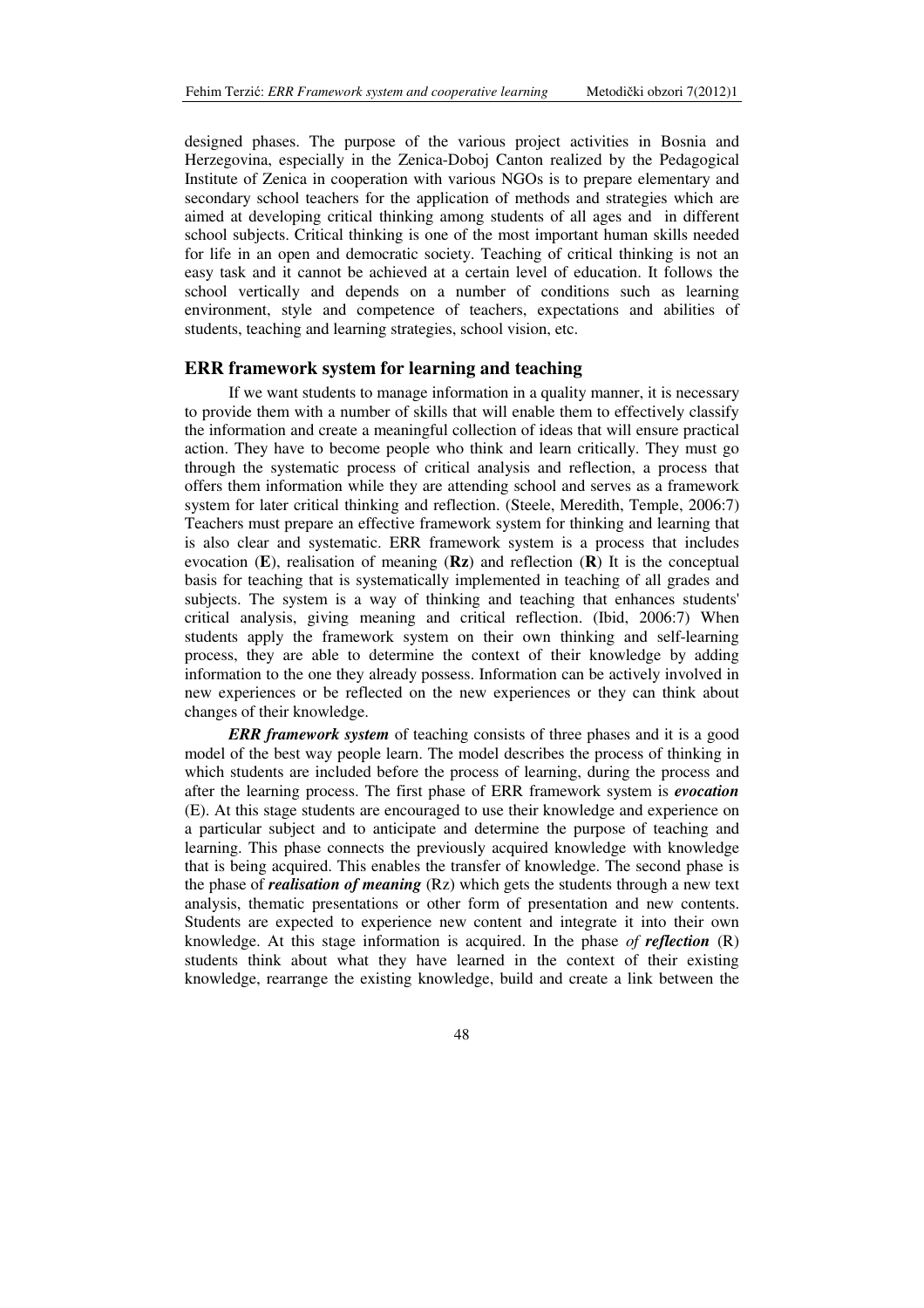existing and new knowledge and create a new quality. In order to develop a practical understanding of the framework system for teaching and learning, this system must be tested in the context of teaching as part of guided instruction and each teaching unit passes through the aforementioned phases of the framework of the system. (Ibid, 2006:8)

Estimated system for teaching and learning allows teacher to:

- 1. Organize instruction
- 2. Identify purpose and objectives of teaching
- 3. Plan additional activities
- 4. Involve students in purposeful learning
- 5. Establish a correlation between the subjects
- 6. Watch the needs and interests of students

With this approach to teaching and learning students' motivation is encouraged. The active problem solving approach to learning contributes to the development of critical thinking, work habits and needs to learn, which are the basis of individual growth and development of each individual. Critical thinking is a higher level of cognitive processing to problem solving, cognitive monitoring and it represents the basis of productive thinking that is necessary in both professional and everyday life of the modern man. (Nikčević-Milković 2004:48) If we talk about critical thinking, solving a problem or learning a new curriculum, students must take an *active role* in the learning process.

This means that they should invoke a lot of active thinking process, such as active listening, identifying and formulating questions, organizing their thoughts, record the similarities and differences, induction and deduction, the differentiation between valid and invalid conclusions, etc. ERR framework system has special effects combined with cooperative (collaborative) learning.

### **Cooperative (collaborative) learning**

Cooperative (collaborative) learning is easy to define. Johnson and others (1994) define cooperative learning as teaching in small groups that allow students to work together to achieve maximum success of each individual member of the group. *Cooperative learning* is learning among students that work together in groups with encouraging of positive interdependence where positive interdependence is developed so as to foster individual responsibility for their own learning and active participation in solving problems. Hundreds of studies have confirmed that, in relation to the individual, cooperative learning shows significantly better results, regardless of the learning subject or age of students. Students are responsible for their own learning and the learning of others. The success of a group member helps the others to be successful. Cooperative teams achieve higher levels of thought and retain information longer than those working individually. Shared learning gives students the opportunity to participate in the discussion, take responsibility for their own learning and exchange ideas, which is useful to increase interest among the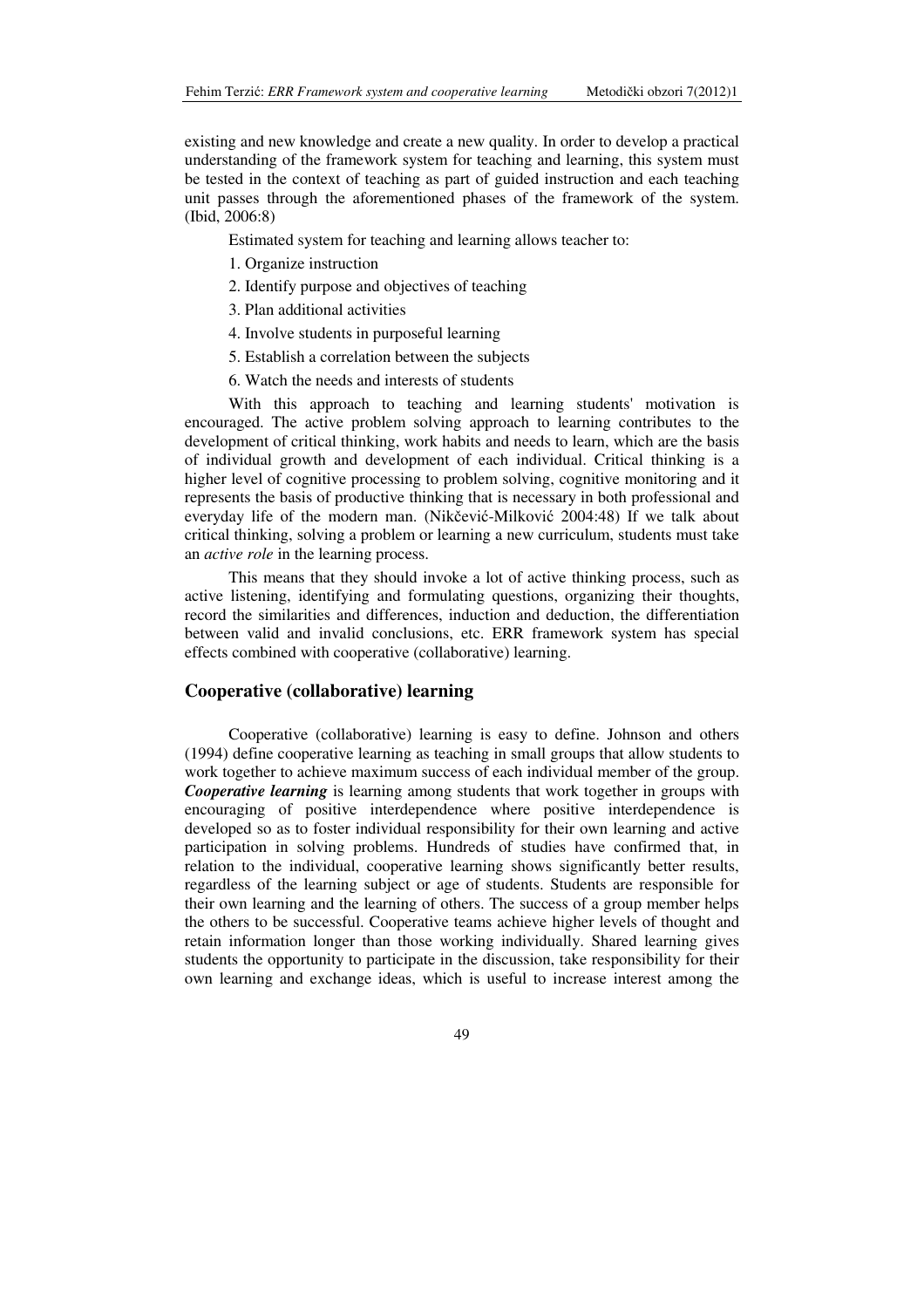participants. It also enhances critical thinking. Developing and practicing skills of critical thinking, reasoning and conclusions are important segments of the fundamental starting point of the reformed elementary school. Cooperation functions best within pairs or small groups. The interaction and cooperation between group members make students responsible for learning, and contribute to individual and group success. (Steele, Meredith, Temple, 2006:11)

The advantages of cooperative (collaborative) learning are reflected in the following:

- a higher level of achievement and continued memory
- often a higher-order thinking, deeper understanding and critical thinking
- more focus on the task and more discipline
- greater motivation to achieve results and internal motivation for learning
- greater ability to observe the situation from others' perspectives

• positive, tolerant and supportive relationships with peers regardless of ethnic, racial, religious or gender characteristics, ability and social status, greater social support

- better psychological health, compliance and satisfaction
- positive sense of self-confidence and self-respect
- greater social competence
- more positive attitudes toward school subjects, learning and school
- positive attitude towards teachers, school principals and other school staff

Classrooms and classes involved in cooperative learning are different. Classes are interactive, flexible, lively and often take an active role in process: learningteaching. Collaborative learning is the active learning process that fosters academic and social skills through direct interaction between students, individual accountability and positive interdependence. It is very different from the other group structure, competition or individual for example. (Jensen,2003:235) Cooperative (collaborative) learning is useful when we introduce a complex skill or material that contains more than one correct answer. Positive effects of collaborative learning in the reformed school include: better student success, individual students program, improved social skills, acceptance of peers, increased self-esteem and greater responsibility.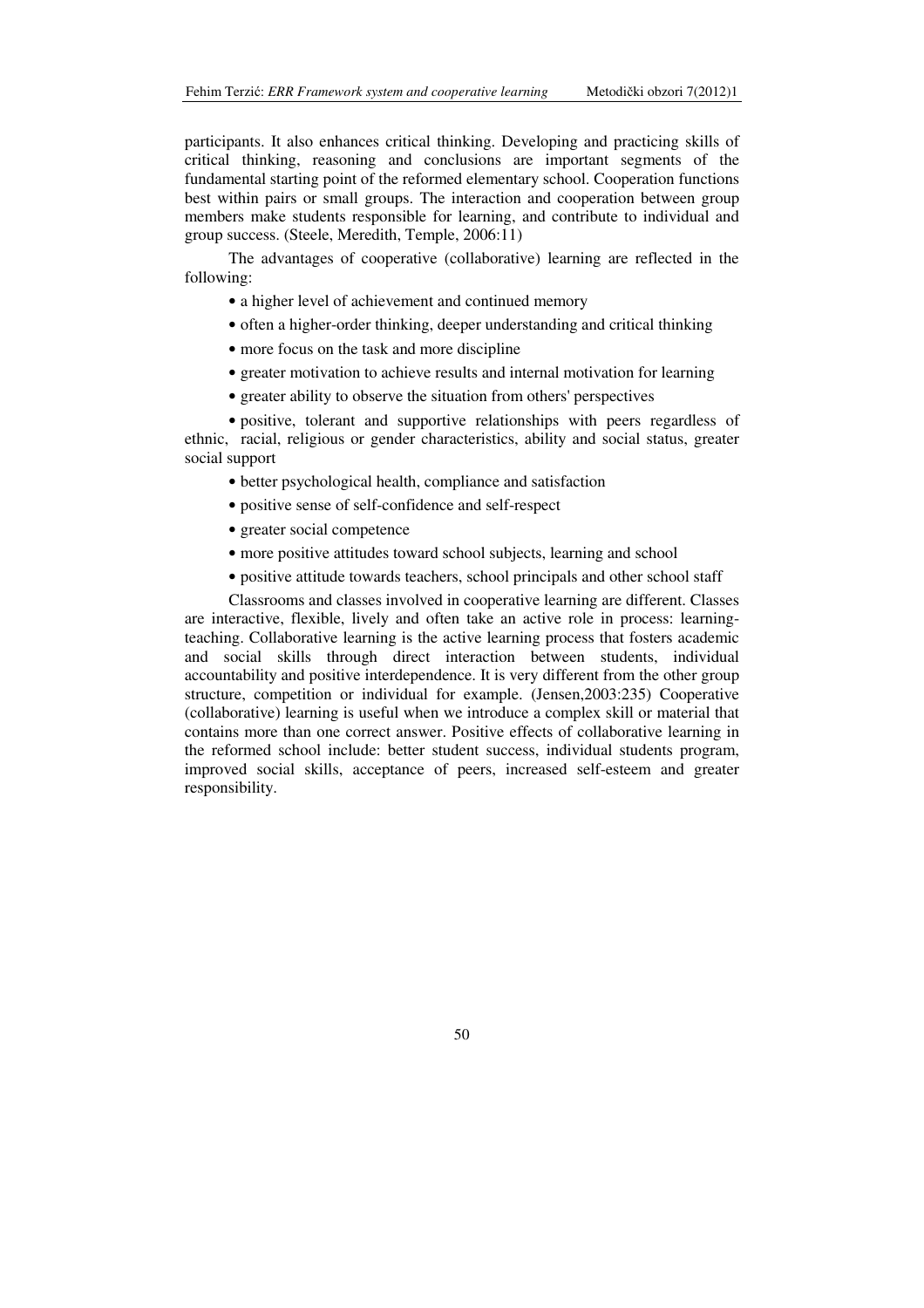### **Elements for successful implementation of cooperative learning**

Cooperative (collaborative) learning is more than group work. The necessary elements for successful implementation of cooperative learning by Jensen (2003) are:

- 1. Positive interdependence
- 2. Direct interaction
- 3. Individual responsibility
- 4. Collaborative skills and
- 5. Group processing

**Positive interdependence** means that the group's success depends on the success of all its members. People need to depend on each other to succeed. One strategy that contributes to mutual dependencies is realized by giving the problematic task that needs to be addressed with minimal resources or materials. In the groups of positive interdependence each student has a dual responsibility. Each student should be given to master the subject matter and they should try to help all other group members to cope with the material. In addition, each student must be aware of the positive interdependence and must consciously strive to coordinate its work with the work of other group members. (Graves, 1997:9)

*Direct interaction* or interaction "face to face" is cooperation learning where students encourage each other in successful coping with the set task. The students are required to give tasks to interact with other students. This direct communication is very important, it leads to an exchange of ideas, students are encouraged. They help, support, reward or deny each other with arguments.

The successful operation of any group of students and *individual responsibility* are assessed with a score to know how he/she and other members of the group performed. The best way to facilitate learning responsibility is to give students the roles and responsibilities within the group. (Jensen, 2003:236) Successful execution of the tasks of each group member contributes to the success of the group as a whole. The student who does not contribute to the group work does not share the overall success of the group with the other members.

*Collaborative skills* that are selected for the teaching depend on the age of pupils. Some of them are nice behaviour, use of magic words (welcome, thank you, excuse me) in all situations, sharing feelings devices, giving and receiving different various opinions, evaluation of oneself and the others, leadership, communication, decision making, confidence building and conflict resolution through non-violent communication. Possession or the adoption of appropriate social communication skills is a prerequisite for the successful work of small groups. (Graves, 1997:10)

*Group processing* and analysis of group work is an art of understanding and a real learning experience. It consists of a discussion about how the group functions when working together, how successful the group was in relation to the set objectives. This method of analysis should be a regular, integral part of the group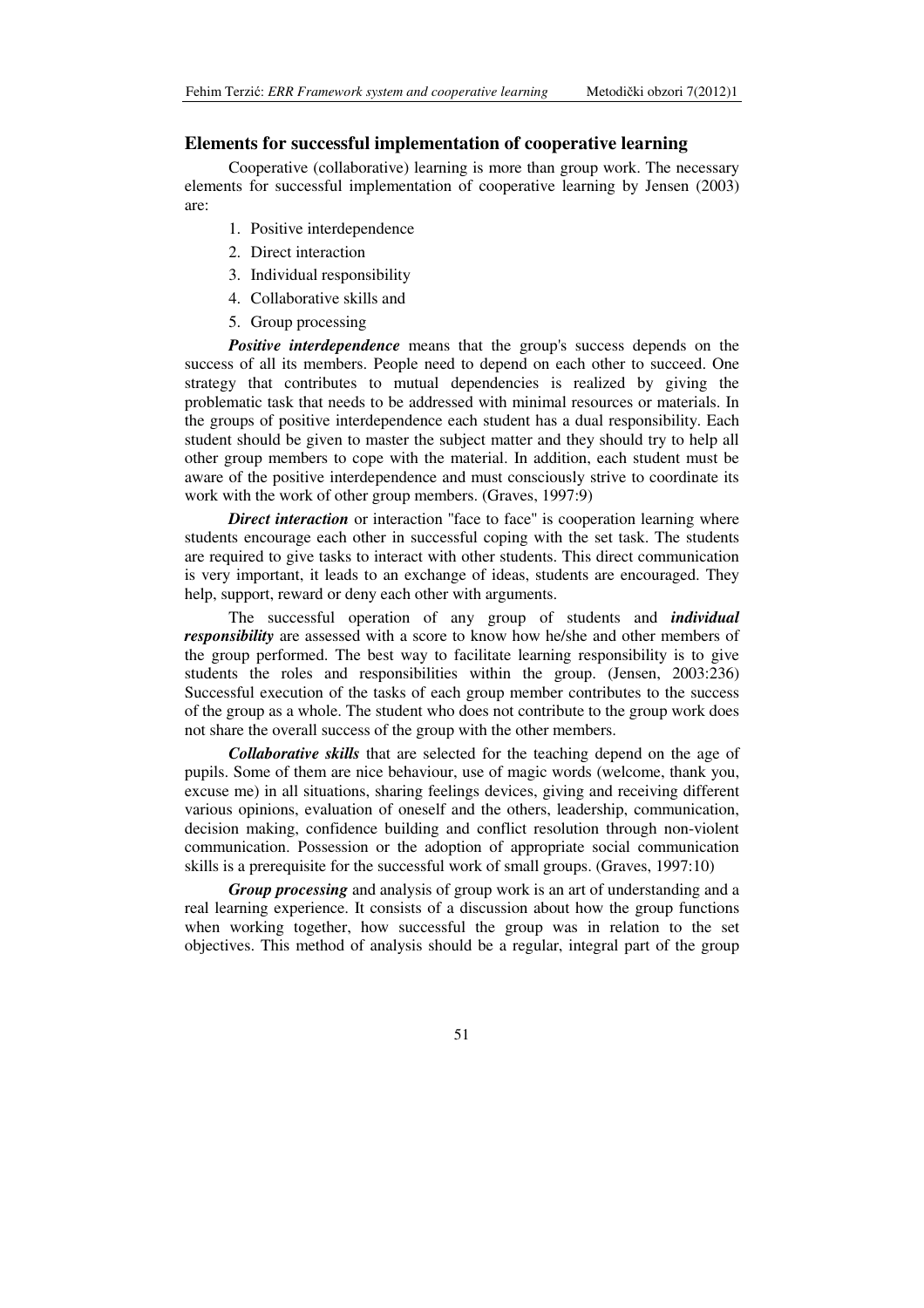work because it is possible to complete conscious efforts only if we can improve the functioning of the group.

Eric Jensen (2003) gives a simple plan for the success of cooperative learning, which has ten steps:

1. Content - set clear goals of the unit, create an atmosphere of expectation

2. Explaining task - exactly tell groups how to do a specific task, give specific instruction to express expectation

3. One moment - let students think about the task, so you can anticipate challenges and problems

4. Focus on collaboration - describe the social skills to learn or to substantiate the lesson

5. Begin group work - run things with minimal intervention on your part. Give positive encouragement.

6. Group drafts declaration statements about how group process can improve the school and social skills

7. Students share academic and social skills in conversation and interaction with others - students share their own experiences about how they felt and what they learned

8. The teacher shares academic and cooperative learning observation with students to indicate what was seen, heard and felt. He informs the students about their work and their acting in the course of solving problems.

9. Concluding discussion and the end - teacher asks students about some of the thoughts and responds in the group process and examines individual responsibility in groups.

10. Congratulate the students - clap your hands.

#### **Types of cooperative learning**

There are many types of cooperative (collaborative) learning that can be described through a kind of cooperative (collaborative) group. A cooperative (collaborative) group or team are different from ordinary working groups. A working group will become collaborative (team) if the focus action of group members is directed towards the goal and group members must collaborate to this end. Types of cooperative groups by Graves (1997) are as follows:

- 1. Formal cooperative group
- 2. Student teams
- 3. Puzzle-groups
- 4. Informal cooperative groups

*Formal cooperative groups* are heterogeneous groups composed of three students. The students within formal groups differ in ability, gender, ethnicity, etc. These groups include five characteristics of cooperative learning by Jensen (2003).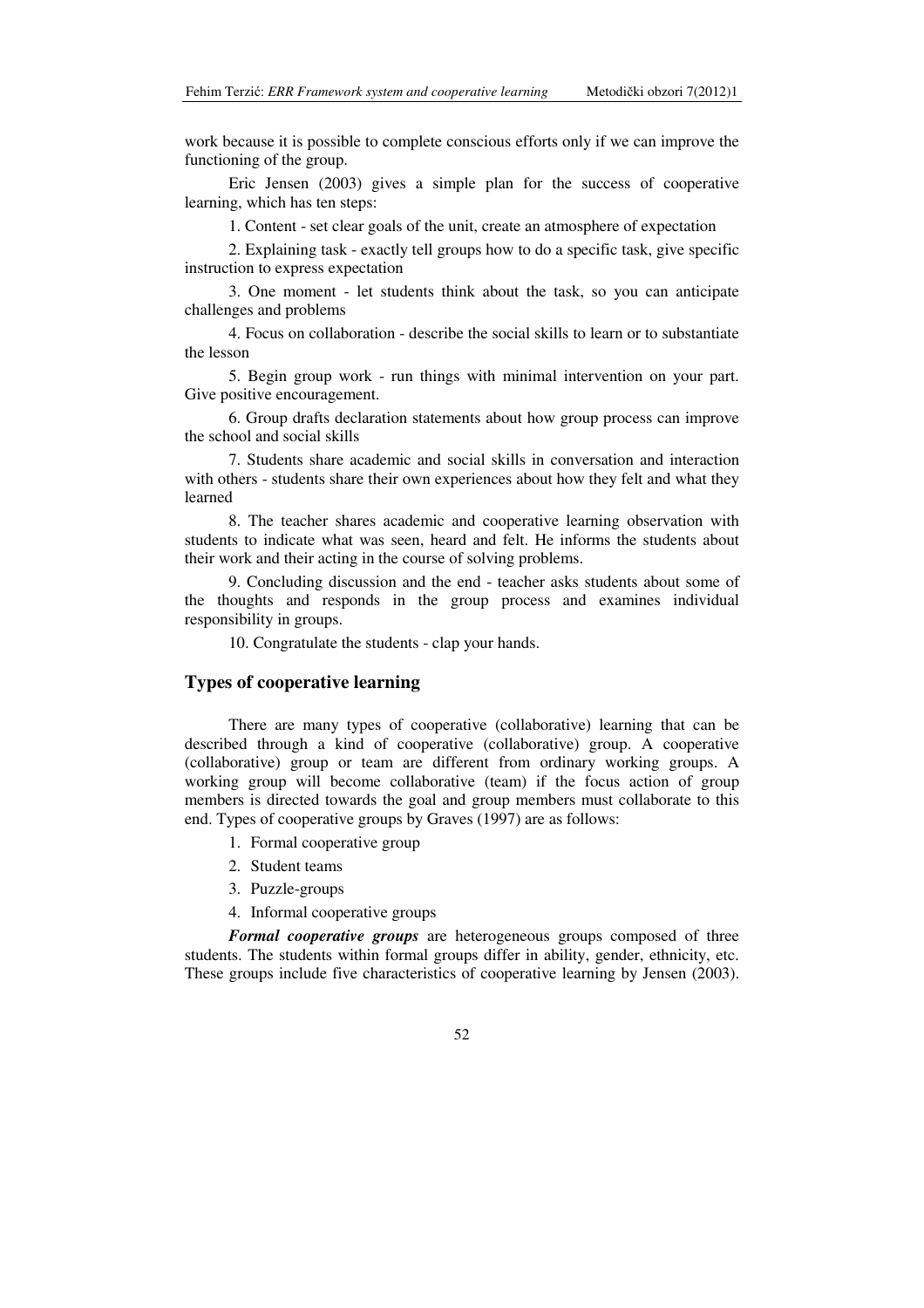These groups are used for several lectures. Working in small heterogeneous groups is the best way to acquire new knowledge. Groups should not be too heterogeneous since large differences among students can lead to certain steps in the process of thinking and development failures. (Vilotijević, 2007:47). Among the tasks that we give these groups are mostly problem-solving and decision making, homework review, performing of laboratory exercises, lectures, etc. This type of creative group is particularly successful at mastering the skills needed to solve problems, develop creativity and critical thinking. (Graves, 1997:11) The final stage of this type of cooperative learning is the exchange of experiences at the level of large groups (classes). The whole class is included in the discussion about how each group worked individually and how the students performed their individual tasks within small groups.

*Student teams or STAD groups* (Student Team Achievement Division) are the most widely used variant of cooperative learning. This group consists of four students with different abilities who work together. This approach to group formation is favourable for overcoming clear goals that result in an accurate answer. It is especially suitable for teaching math, grammar, geography, foreign language. Working in STAD groups is adapted to cope with elemental content and skills as opposed to the formal heterogeneous group in which the work is adapted to cope with more complex material. Teams function well for about six to eight weeks. One or two weeks are needed to learn how to work in a team, and then, in the last week, members are often willing to create new teams. (Jensen, 2003:238) Students' teams can work on projects. Working on projects as a form of cooperative learning enables solidarity action and transferred competence to act and creates a sense of self-worth. It can prepare students for the demands placed before them by the professional life. The project is less suitable for training and determination, revision and control of learning. (Meyer, 2002:175)

*Puzzle-groups* (puzzle) as a form of cooperative learning were developed by Aronson (Aronson & Pantoe, 1997). STAD group, puzzle-group apply stylized approach. A class department of 30 students is divided into 5 heterogeneous groups of 6 students and all groups work on the same material that the teacher has divided so that each group member works on a single segment. Puzzle groups, of course, can be used only for the material that can be divided into several segments. Except for this restriction, puzzle groups can be broadly applied. (Graves, 1997:12) The structures of the puzzle for cooperative learning are characterized by the fact that each member of the group for cooperative learning (home group) becomes an expert (expert) for various aspects of the topics we are studying. For example, if a group study is based on ''human body'' one member could become an expert for the ''heart and blood vessels'', one for ''sensory system organs'', the third for ''system of the respiratory organs'', the fourth for the ''extraction organs system'', etc. After individual work on a particular segment of the study materials, all students within the home group engaged in the same segment come together and form an expert group. The expert groups improve what they have learned up to that time. After that the experts return to the home group and expose the other members what they learned in expert groups. Students learn from each other about the contents of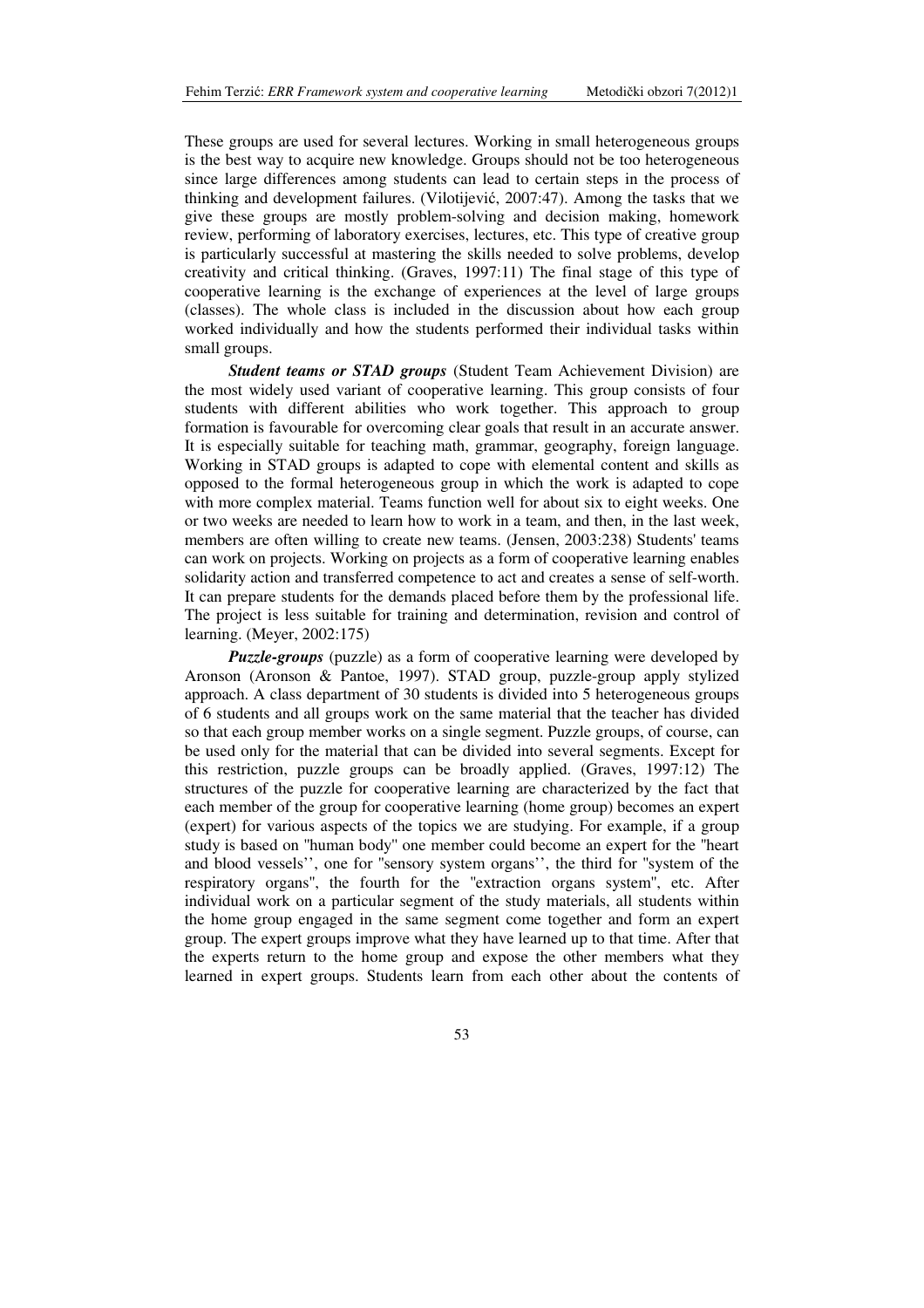different segments, the increased interest and motivation to listen to the presentation. The task of the experts is not only to expose what they have learned. They should also ask and answer questions of other group members, to be sure that they have learned each piece of text. (Steele, Meredith, Temple, 2006:23)

| Evocation $(E)$                 | Realisation of meaning (RZ)                       | Reflection $(R)$         |
|---------------------------------|---------------------------------------------------|--------------------------|
| <b>BRAINSTORMING</b>            | <b>INSERT-TABLE</b>                               | <b>BINGO</b>             |
| <b>CONTRACT AND</b><br>EXCHANGE | <b>T-TABLE</b>                                    | <b>INSERT-TABLE</b>      |
| <b>BINGO</b>                    | MINI LESSON                                       | CONTRACT AND<br>EXCHANGE |
| <b>T-TABLE</b>                  | VENN'S DIAGRAM                                    | T-TABLE                  |
| <b>TOUR GALLERY</b>             | <b>DOUBLE NEWS</b>                                | TOUR GALLERY             |
| <b>GRAPE</b>                    | <b>RIGID CLASSES</b>                              | GRAPE                    |
| <b>FREE WRITING</b>             | RECIPROCAL TEACH                                  | <b>CUBE GAME</b>         |
| <b>CUBE GAME</b>                | PUZZLE I                                          | <b>JOINT DISCUSSION</b>  |
| PREDICTION OF THE PAIR          | PUZZLE II                                         | DEBATE                   |
| <b>TANK DISCUSSION</b>          | <b>READING AND</b><br><b>SUMMARIZING IN PAIRS</b> | THE CIRCLE WITHIN        |
| <b>KWL-TABLE</b>                | <b>SECURITY AXIS</b>                              | <b>KWL-TABLE</b>         |
| <b>DEBATE</b>                   | <b>TANK READING</b>                               | <b>FREE WRITING</b>      |
| THE CIRCLE WITHIN               | LITERARY CORNER                                   | VENN'S DIAGRAM           |

*Table 1: Strategies of cooperative learning in the ERR framework system*

*Informal cooperative groups* work in pairs during one hour and students learn more about a specific teaching unit. The general plan consists in the fact that the teacher structures the lecture so that it focuses on a number of central questions and a few short segments. This approach gives students the opportunity to prepare for the presentation and to deal with contents during the lectures to formulate some sort of conclusion. Phases in the use of informal cooperative groups are as follows:

1. Prepare approximately 6 questions and give them to couples before the lecture. Pupils have 5 minutes to talk about what they know about the given topic and they form the structure of lectures.

2. Present the first part of lecture within 5-10 minutes. Afterwards students discuss 2-3 minutes the exposed segment of the treated material. It is possible to give answers to questions 1 or 2 in which this segment can be answered.

3. Expose other segments of lectures, limiting them in time given in the first segment. After each segment students discuss in pairs the presented material.

4. At the end couples discuss 5-6 minutes about the lecture, identifying key answers and summarizing.

Different sorts of cooperative learning strategies can be easily incorporated into lessons and applied to all courses and students can provide opportunities for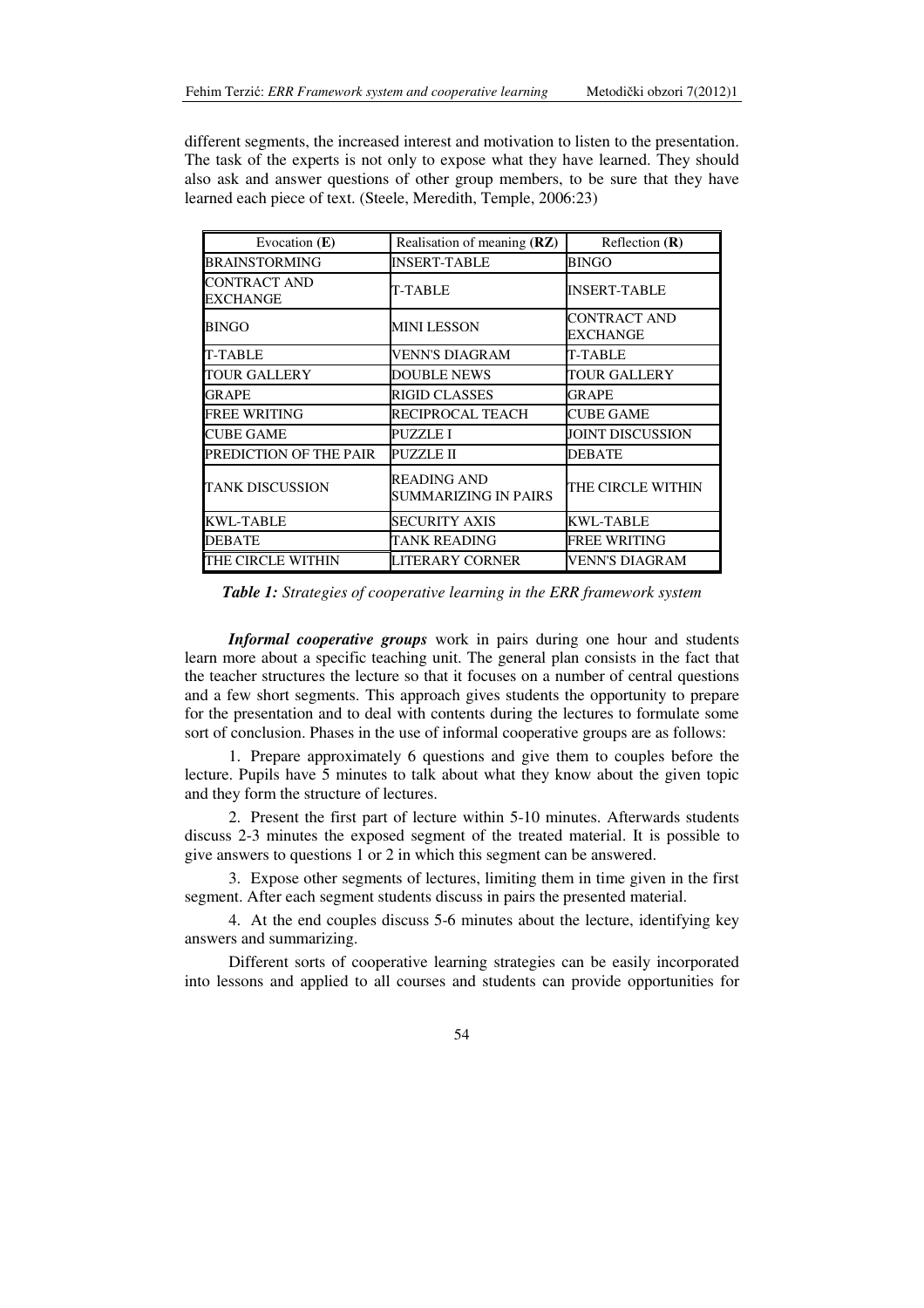cooperative work in all phases of the ERR framework system. It is essential that all teachers incorporate cooperative learning strategies in the table ERR framework system. Jeannie L. Stele, Kurtis S. Meredith, Charles Temple, in the manual "Reading and writing for critical thinking " (2006.) give a great view of the collaborative (cooperative) strategies that can be used in all phases of teaching. Because of their large number, I will display just a few that can be implemented in upper grades of elementary school.

Teachers and schools have adopted cooperative learning strategies, mostly to break frontal teaching and their achievements in the development of desirable relationships are valued only as an incidental bonus. (Kuzmanović-Buljubašić, 2009:51) In order to create interaction in the classroom, it is necessary to overcome the established roles that both teachers and students have had. The teacher has always been in the middle as the lecturer, applying mostly frontal teaching methods and the student has always been largely responsible for memorizing and reproduction of the content. We cannot dispute the efficiency of certain traditional teaching, but it is essential that we understand its limited scope. (Suzić, 2001:28) Cooperative learning, team work and collaborative groups are one of the most important activities that will be required in the future and will be crucial to the success of each individual in the  $21<sup>st</sup>$  century.

#### **Research Methodology**

#### *The subject of research*

The subject of this research relates to the application of ERR framework system and cooperative learning strategies in subject teaching of elementary school upper grades.

#### *The objective of the research*

The main objective is to investigate and determine whether the attitudes of students in elementary school upper grades are positive or negative when it comes to the introduction of modern teaching and learning strategies such as the ERR framework system and cooperative learning that are set in the Program ''Reading and Writing for Critical Thinking''.

#### *The aims of the research*

The following aims of research derive from the objective set above:

To examine the role and importance of ERR framework system and strategies of cooperative learning in the process of acquiring knowledge, skills and habits of students in elementary school upper grades.

To examine to what extent of ERR framework system and cooperative learning strategies contribute to the critical thinking development of students in elementary school upper grades.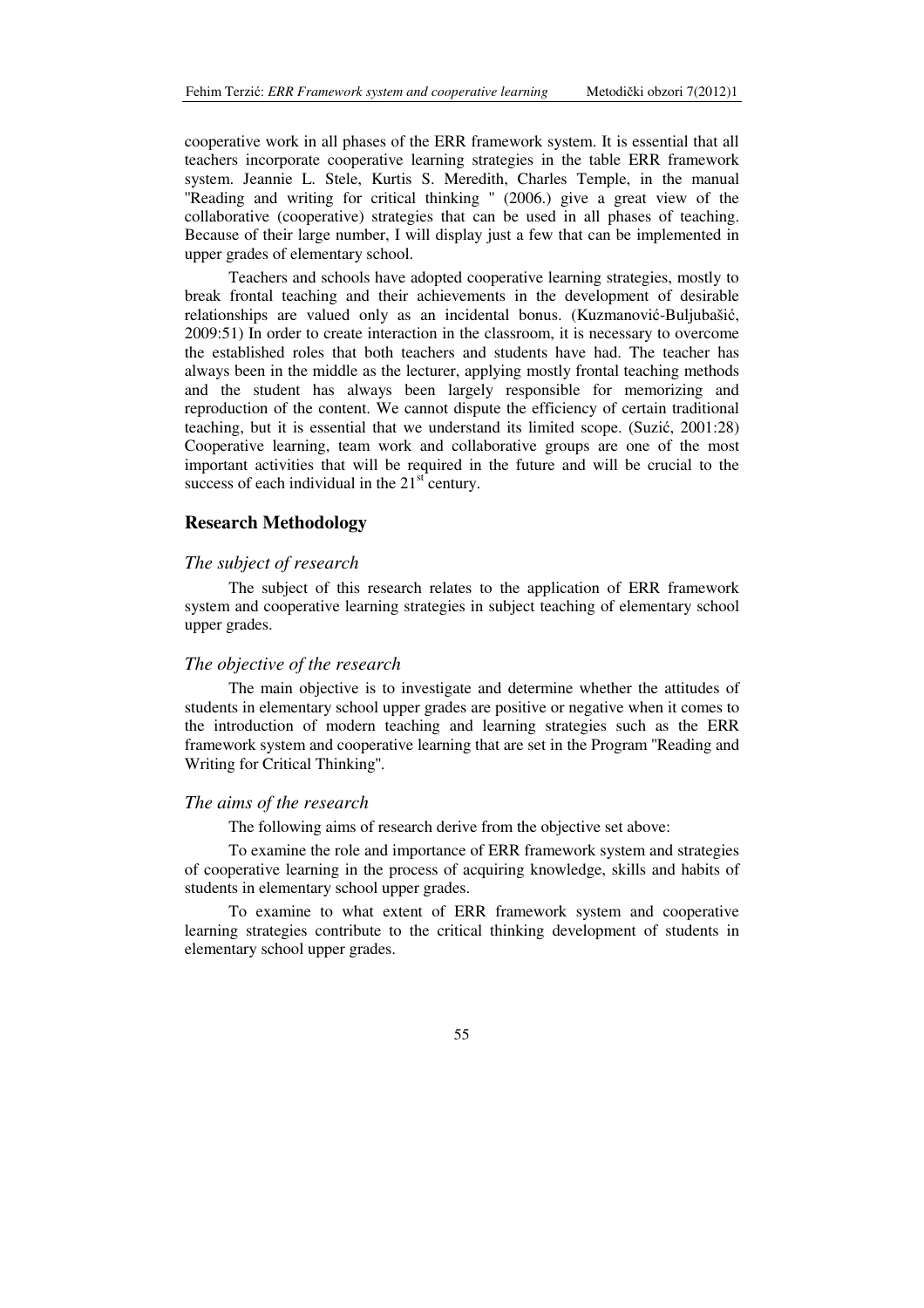To examine in which subjects is the application of ERR framework system and cooperative learning strategies most common.

### *Research Methods*

In the research of this paper work we used these methods: theoretical analysis, descriptive-analytical methods and survey method. The data obtained by the study are presented in tables and graphs, and were processed by statistical methods of data processing using the program package SPSS for Windows 16.00.

#### *Research Instruments*

During the research it was necessary to create an instrument that would measure attitudes of students in elementary school upper grades on the role and importance of ERR framework systems and cooperative learning strategies. For this purpose we made a scale of assessment for students (SPU) which is a model of Likert three-level scale type  $(1 = no, 2 = some what, 3 = yes)$ . A scale of assessments for students is based on the hierarchy of needs by H. Murray (1938) and includes the following constructs:

- power and self-control
- achievements
- belonging and love

Four items (claims) are given for each construct and the maximum score for each construct is 12.

#### *Research hypotheses*

**H1:** We assume that the attitudes of students in elementary school upper grades are positive when it comes to the introduction of modern teaching and learning strategies such as the ERR framework system and cooperative learning.

**H2:** It is assumed that the implementation of the ERR framework systems and cooperative learning strategies is used to develop critical thinking in students in elementary school upper grades.

**H3:** We assume that ERR framework system and strategies of cooperative learning are frequently used in teaching language and literature, subjects related to social sciences.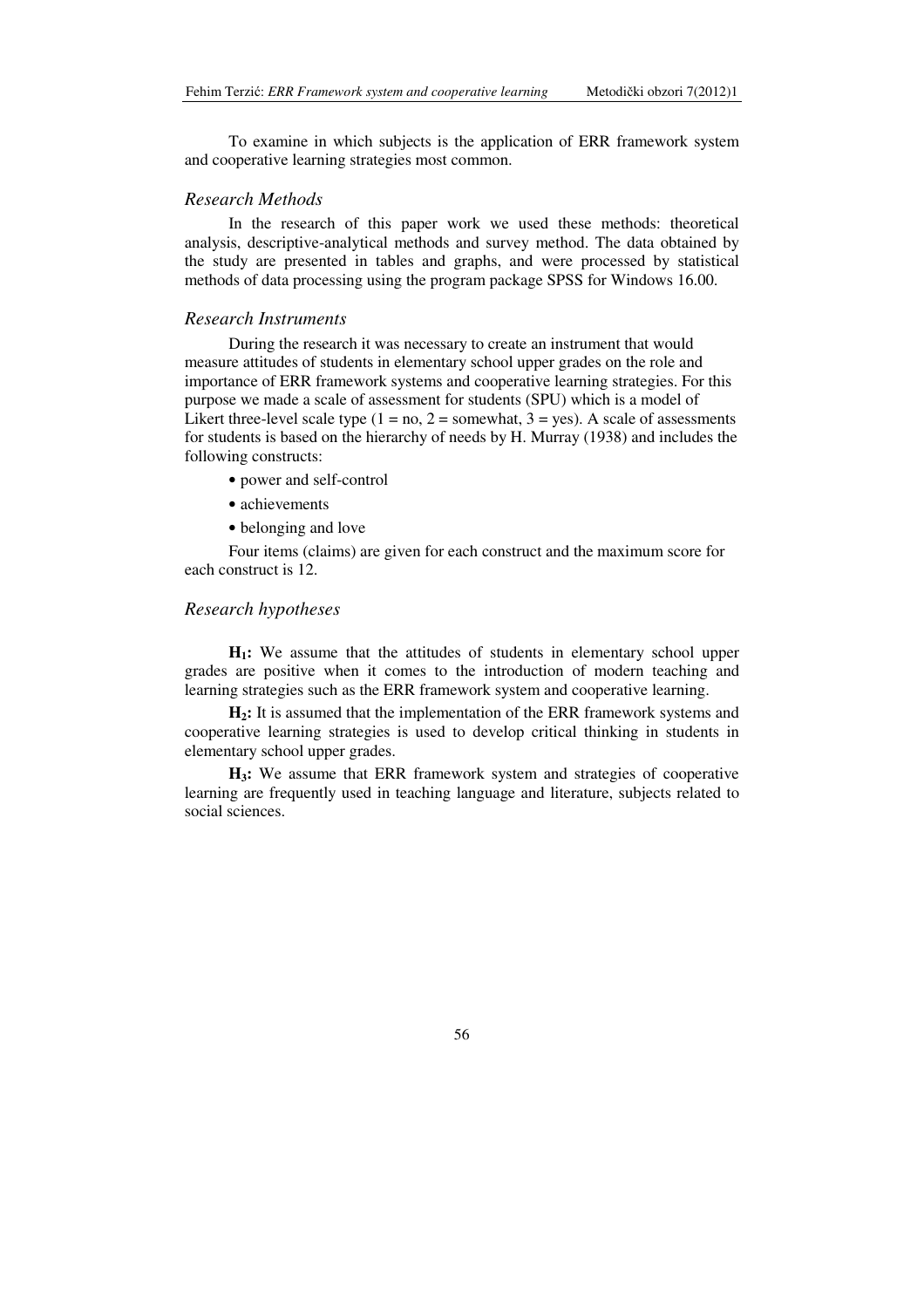### *The sample of respondents*

Sample included students from  $6<sup>th</sup>$  to  $8<sup>th</sup>$  grade (at the school where teachers apply program ''Reading and Writing for Critical Thinking'' - RWCT). The sample included 5 elementary schools in the Zenica-Doboj Canton: ES ''Mak Dizdar'' Zenica (M.D.), ES ''Meša Selimović'' Zenica (M.S.), ES ''Rešad Kadić'" Tešanj (R.K.), ES ''Musa Ćazim Ćatic'' Zenica (M.Ć.Ć.) and ES ''Safvet-beg Bašagić'' Visoko (S.B.B.).

| School       | Number of respondents |     |       |          | Grade |    | Success in learning (school year: 2010/2011)<br>$1st$ term |   |  |  |
|--------------|-----------------------|-----|-------|----------|-------|----|------------------------------------------------------------|---|--|--|
|              | M                     | F   | Whole |          | 5     | 4  | 3                                                          | 2 |  |  |
| M.D.         | 24                    | 26  | 50    | VII/VIII | 18    | 24 | 7                                                          |   |  |  |
| M.S.         | 26                    | 24  | 50    | VIII     | 23    | 21 | 5                                                          |   |  |  |
| R.K.         | 23                    | 27  | 50    | VII      | 20    | 19 | 8                                                          | 3 |  |  |
| M.Ć.Ć.       | 27                    | 23  | 50    | VII/VIII | 28    | 10 | 9                                                          | 3 |  |  |
| S.B.B.       | 23                    | 27  | 50    | VII      | 20    | 21 | 8                                                          |   |  |  |
| <b>TOTAL</b> | 123                   | 127 | 250   | VII/VIII | 109   | 95 | 37                                                         | 9 |  |  |

*Table 2: The sample of respondents*  **The research results with discussion** 

The main objective of this study was to examine and determine whether the attitudes of students in upper grades of elementary school are positive or negative when it comes to the introduction of modern learning and teaching strategies such as the ERR framework system and cooperative learning that make part of the programme ''Reading and Writing to Critical Thinking''. With regard to the subject of teaching, a scale assessment for students (SPU) was constructed through which students presented their views regarding cooperative (cooperative) learning within the framework of ''Reading and Writing for Critical Thinking''. The scale was constructed to include three constructs:

- the power and self control
- achievements
- belonging and love

These three constructs were taken from the hierarchy of needs by H. Murray (1938), a scale model of a Likert three-level scale type. The data were processed by means of the statistical package SPSS for Windows 16.00. We used the  $X^2$  test (chisquare test), which is the approach to testing the null hypothesis in five modalities (five elementary schools) and there was no statistically significant difference in the attitudes of students in upper grades of the teaching with respect to the school from which they come. After the statistical analysis, the following results were:

> **Claim 1:** Working in groups, with cooperative (collaborative) learning,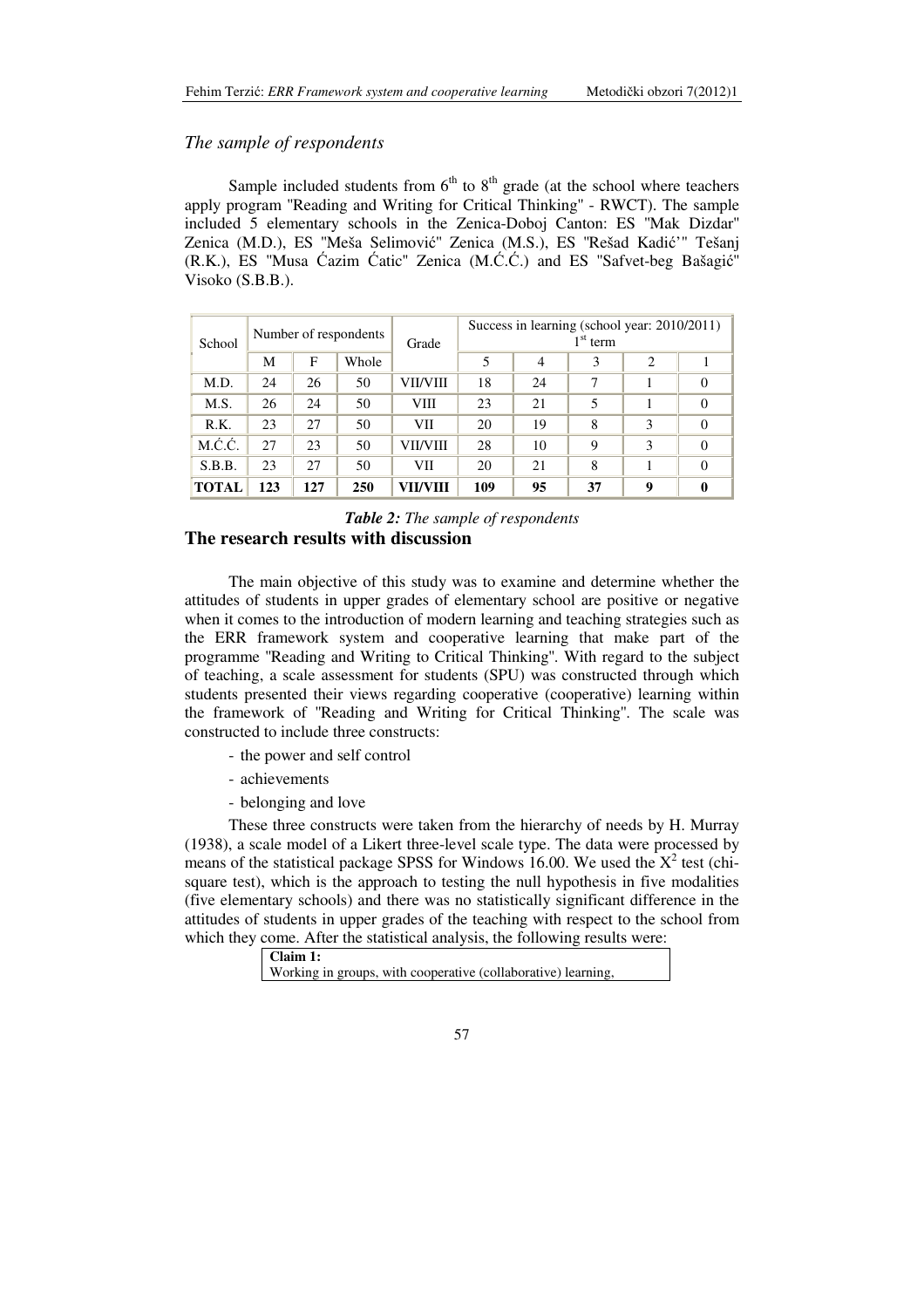| strengthens my communication skills. |    |                                               |     |     |  |  |  |
|--------------------------------------|----|-----------------------------------------------|-----|-----|--|--|--|
| <b>SCHOOL</b>                        | NO | <b>SOMEWHAT</b><br><b>TOTAL</b><br><b>YES</b> |     |     |  |  |  |
| M.D.                                 |    | 17                                            | 31  | 50  |  |  |  |
| M.S.                                 |    | 19                                            | 29  | 50  |  |  |  |
| R.K.                                 |    | 18                                            | 26  | 50  |  |  |  |
| M.Ć.Ć.                               |    | 15                                            | 34  | 50  |  |  |  |
| S.B.B.                               |    |                                               |     | 50  |  |  |  |
| <b>TOTAL</b>                         | 12 | 77                                            | 161 | 250 |  |  |  |

### *Table 3*

| <b>Chi-Square Tests</b> |            |    |                       |  |  |
|-------------------------|------------|----|-----------------------|--|--|
|                         | Value      | df | Asymp. Sig. (2-sided) |  |  |
| Pearson Chi-Square      | $20,000^a$ | 16 | .220                  |  |  |
| Likelihood Ratio        | 16,094     | 16 | .446                  |  |  |
| N of Valid Cases        |            |    |                       |  |  |

a. 25 cells (100.0%) expected count less than 5. The minimum expected count was .20.

**Description:** Pearson chi-square is 20.00 and it is not significant because Asymp. Sig  $= 0.220$  is much higher than the limit (0.05). There is no statistically significant difference with respect to responses of students from the five schools regarding the statement: Working in groups, with cooperative (collaborative) learning, strengthens my communication skills.

| Claim 2:<br>Working in groups, with cooperative (collaborative) learning, allows me to think<br>critically. |    |                 |            |              |  |
|-------------------------------------------------------------------------------------------------------------|----|-----------------|------------|--------------|--|
| <b>SCHOOL</b>                                                                                               | NO | <b>SOMEWHAT</b> | <b>YES</b> | <b>TOTAL</b> |  |
| M.D.                                                                                                        |    | 33              | 10         | 50           |  |
| M.S.                                                                                                        | 3  | 27              | 20         | 50           |  |
| R.K.                                                                                                        | 4  | 25              | 21         | 50           |  |
| M.Ć.Ć.                                                                                                      | 9  | 17              | 24         | 50           |  |
| S.B.B.                                                                                                      | 9  | 19              | 22         | 50           |  |
| <b>TOTAL</b>                                                                                                | 32 | 121             | 97         | 250          |  |

*Table 4*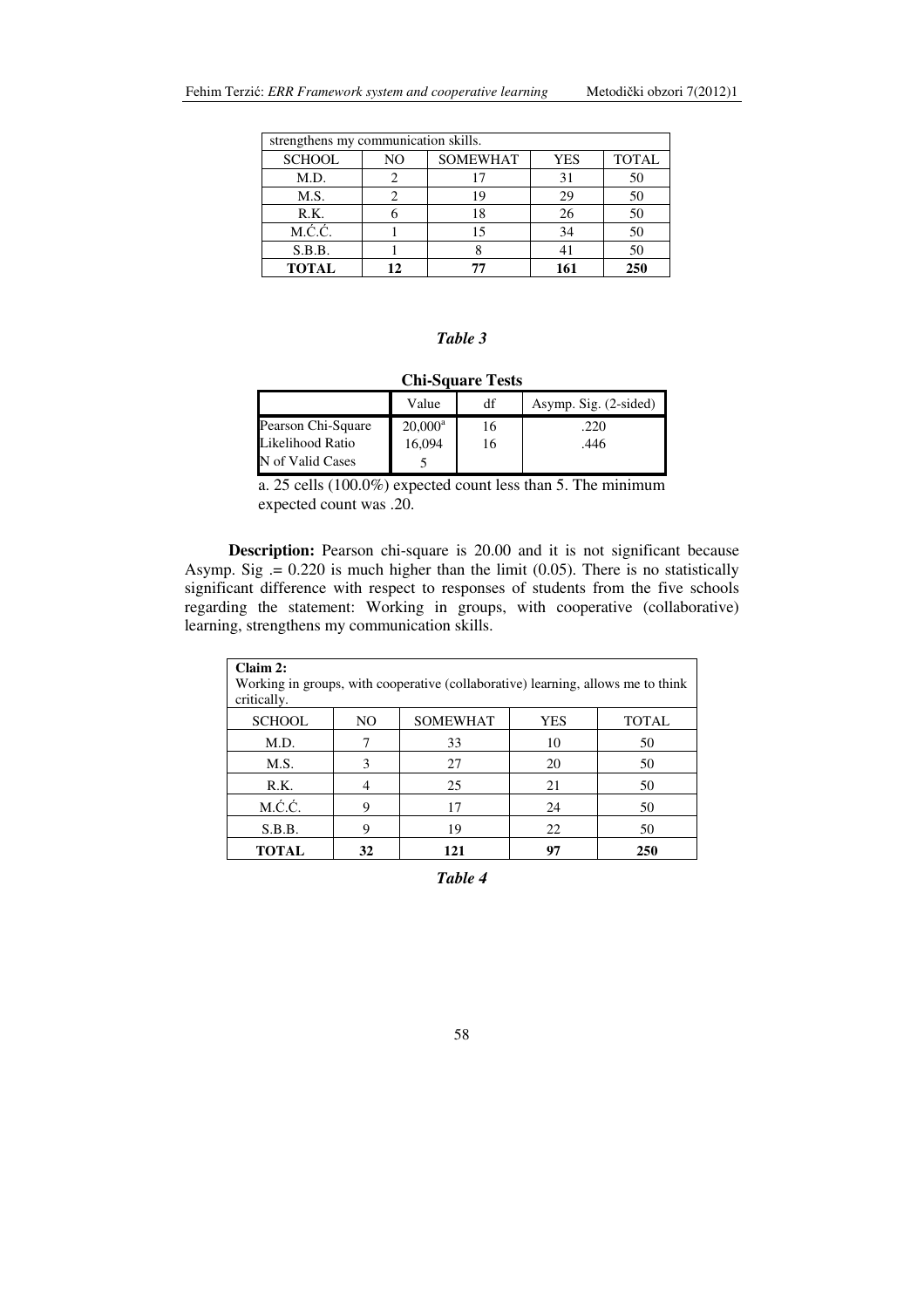| <b>Chi-Square Tests</b> |  |
|-------------------------|--|
|-------------------------|--|

|                    | Value            | df | Asymp. Sig. (2-sided) |
|--------------------|------------------|----|-----------------------|
| Pearson Chi-Square | $15,000^{\rm a}$ |    | .241                  |
| Likelihood Ratio   | 13.322           |    | .346                  |
| N of Valid Cases   |                  |    |                       |

a. 20 cells (100.0%) expected count less than 5. The minimum expected count was .20.

**Description:** Pearson chi-square is 15.00 and it is not significant because Asymp. Sig  $= 0.241$  is much higher than the limit (0.05). There is no statistically significant difference with respect to responses of students from the five schools regarding the statement: Working in groups, with cooperative (collaborative) learning, allows me to think critically.

| Claim 3:<br>The experiences we acquire by working in small groups, with cooperative<br>(collaborative) learning, are applied in everyday situations. |                                               |     |     |     |  |  |  |
|------------------------------------------------------------------------------------------------------------------------------------------------------|-----------------------------------------------|-----|-----|-----|--|--|--|
| <b>SCHOOL</b>                                                                                                                                        | <b>SOMEWHAT</b><br><b>TOTAL</b><br>NO.<br>YES |     |     |     |  |  |  |
| M.D.                                                                                                                                                 |                                               | 24  | 22  | 50  |  |  |  |
| M.S.                                                                                                                                                 |                                               | 30  | 16  | 50  |  |  |  |
| R.K.                                                                                                                                                 | 3                                             | 27  | 20  | 50  |  |  |  |
| M.Ć.Ć.                                                                                                                                               | $\mathfrak{D}$                                | 28  | 20  | 50  |  |  |  |
| S.B.B.                                                                                                                                               | 3                                             | 15  | 32  | 50  |  |  |  |
| <b>TOTAL</b>                                                                                                                                         | 16                                            | 124 | 110 | 250 |  |  |  |

#### *Table 5*

### **Chi-Square Tests**

|                    | Value      | df | Asymp. Sig.<br>$(2-sided)$ |
|--------------------|------------|----|----------------------------|
| Pearson Chi-Square | $10,000^a$ |    | .265                       |
| Likelihood Ratio   | 10,549     |    | .229                       |
| N of Valid Cases   |            |    |                            |

a. 15 cells (100.0%) expected count less than 5. The minimum expected count was .20.

**Description:** Pearson chi-square is 10.00 and it is not significant because Asymp. Sig  $= 0.265$  is much higher than the limit (0.05). There is no statistically significant difference with respect to responses of students from the five schools regarding the statement: The experiences we acquire by working in small groups, with cooperative (collaborative) learning, are applied in everyday situations.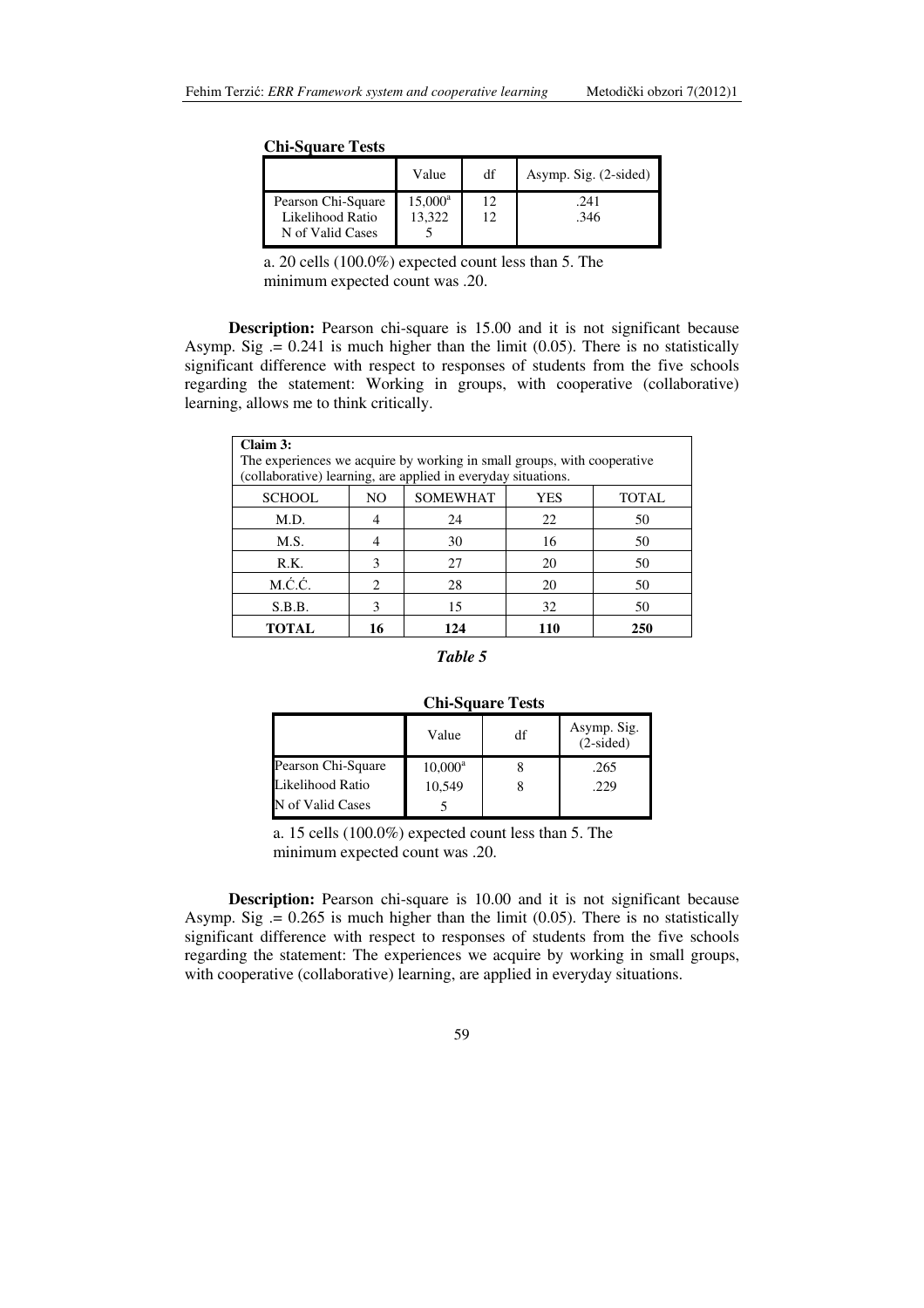| Claim 4:      | Cooperate (collaborative) learning is useful for mastering the problem<br>tasks and situations. |                 |            |              |  |  |  |
|---------------|-------------------------------------------------------------------------------------------------|-----------------|------------|--------------|--|--|--|
| <b>SCHOOL</b> | NO.                                                                                             | <b>SOMEWHAT</b> | <b>YES</b> | <b>TOTAL</b> |  |  |  |
| M.D.          |                                                                                                 |                 | 43         | 50           |  |  |  |
| M.S.          | 3                                                                                               |                 | 38         | 50           |  |  |  |
| R.K.          | 3                                                                                               | 10              | 37         | 50           |  |  |  |
| M.Ć.Ć.        |                                                                                                 | 10              | 39         | 50           |  |  |  |
| S.B.B.        |                                                                                                 | 10              | 40         | 50           |  |  |  |
| <b>TOTAL</b>  |                                                                                                 | 45              | 197        | 250          |  |  |  |

# *Table 6*

| <b>Chi-Square Tests</b> |  |  |
|-------------------------|--|--|
|-------------------------|--|--|

|                    | Value      | df | Asymp. Sig. $(2\textrm{-sided})$ |
|--------------------|------------|----|----------------------------------|
| Pearson Chi-Square | $15,000^a$ | 12 | .241                             |
| Likelihood Ratio   | 13,322     | 12 | .346                             |
| N of Valid Cases   |            |    |                                  |

a. 20 cells (100.0%) expected count less than 5. The minimum expected count was .20.

**Description:** Pearson chi-square is 15.00 and it is not significant because Asymp. Sig.  $= 0.241$  is much higher than the limit (0.05). There is no statistically significant difference with respect to responses of students from the five schools regarding the statement: Cooperative (collaborative) learning is useful for mastering the problem tasks and situations.

| Claim 5:      |                                              |                                                                          |     |     |  |
|---------------|----------------------------------------------|--------------------------------------------------------------------------|-----|-----|--|
|               |                                              | In my school cooperative (collaborative) learning is present in language |     |     |  |
|               |                                              | classes and literature and social sciences (history, geography).         |     |     |  |
| <b>SCHOOL</b> | <b>SOMEWHAT</b><br>YES<br>NO<br><b>TOTAL</b> |                                                                          |     |     |  |
| M.D.          |                                              | 12                                                                       | 37  | 50  |  |
| M.S.          | $\mathfrak{D}$                               | 9                                                                        | 39  | 50  |  |
| R.K.          | 3                                            | 13                                                                       | 34  | 50  |  |
| M.Ć.Ć.        | 3                                            | 17                                                                       | 30  | 50  |  |
| S.B.B.        | 2                                            | 13                                                                       | 35  | 50  |  |
| <b>TOTAL</b>  |                                              | 64                                                                       | 175 | 250 |  |

*Table 7*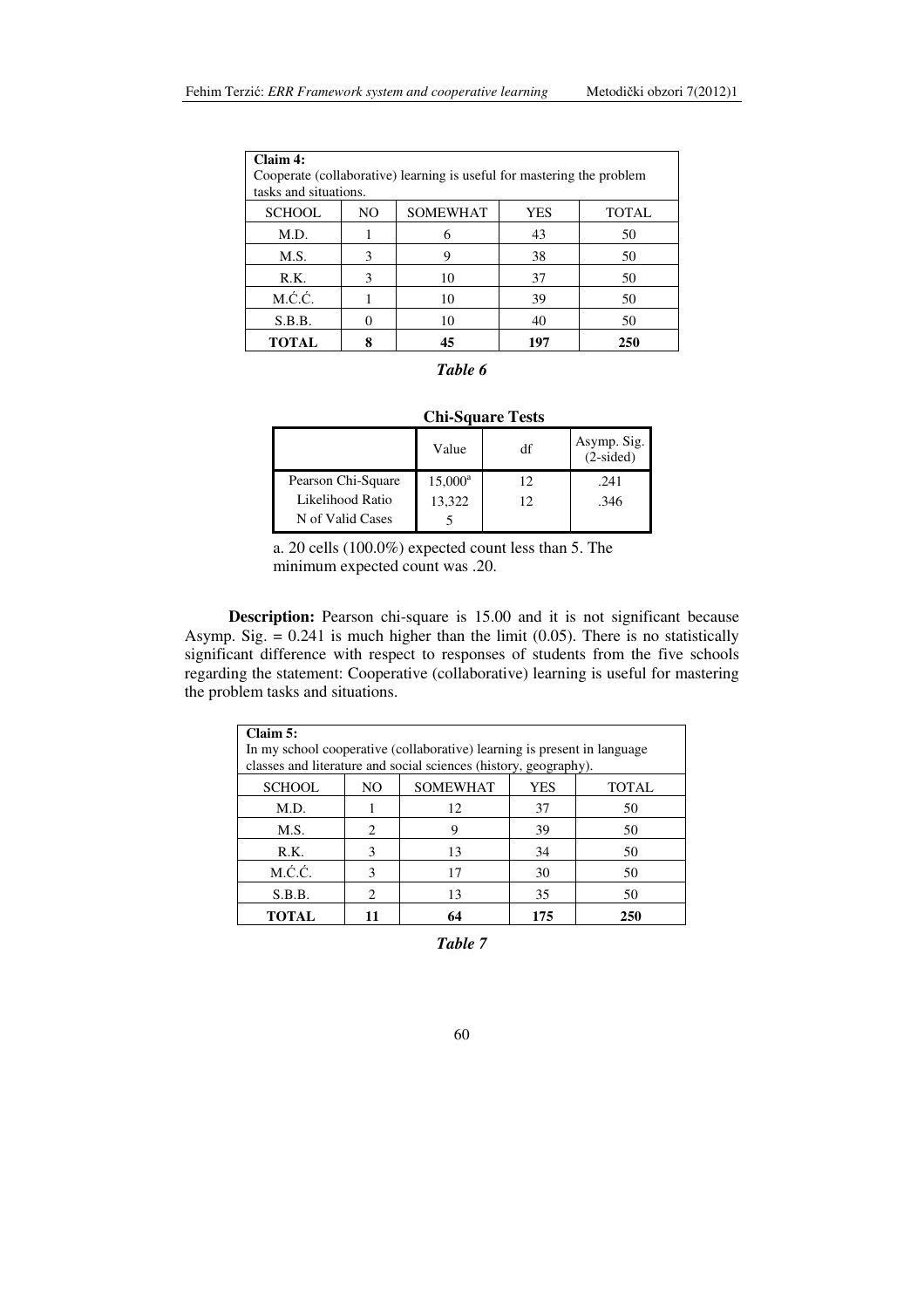|                    | Value      | df | Asymp. Sig.<br>(2-sided) |
|--------------------|------------|----|--------------------------|
| Pearson Chi-Square | $10,000^a$ |    | .265                     |
| Likelihood Ratio   | 9,503      |    | .302                     |
| N of Valid Cases   |            |    |                          |

**Chi-Square Tests**

a. 15 cells (100,0%) expected count less than 5. The minimum expected count was .20.

**Description:** Pearson chi-square is 10.00 and it's not significant because Asymp. Sig  $= 0.265$  is much higher than the limit (0.05). There is no statistically significant difference with respect to responses of students from the five schools regarding the statement: In my school cooperative (collaborative) learning is present in language classes and literature and social sciences (history, geography).

| Claim 6:      |     |                                                                           |     |              |
|---------------|-----|---------------------------------------------------------------------------|-----|--------------|
|               |     | In my school cooperative (collaborative) learning is present in class for |     |              |
|               |     | natural sciences (mathematics, physics, biology, chemistry).              |     |              |
| <b>SCHOOL</b> | NO. | <b>SOMEWHAT</b>                                                           | YES | <b>TOTAL</b> |
| M.D.          | 10  | 34                                                                        | 6   | 50           |
| M.S.          | 43  |                                                                           |     | 50           |
| R.K.          | 15  | 15                                                                        | 20  | 50           |
| M.Ć.Ć.        | 13  | 34                                                                        | 3   | 50           |
| S.B.B.        | 26  | 28                                                                        | 6   | 50           |
| <b>TOTAL</b>  | 107 | 118                                                                       | 35  | 250          |

# *Table 8*

#### **Chi-Square Tests**

|                    | Value      | df | Asymp. Sig. (2-sided) |
|--------------------|------------|----|-----------------------|
| Pearson Chi-Square | $15,000^a$ | 12 | .241                  |
| Likelihood Ratio   | 13,322     | 12 | .346                  |
| N of Valid Cases   |            |    |                       |

a. 20 cells (100.0%) expected count less than 5. The minimum expected count was .20.

**Description:** Pearson chi-square is 15.00 and it is not significant because Asymp. Sig  $= 0.241$  is much higher than the limit (0.05). There is no statistically significant difference with respect to responses of students from the five schools regarding the statement: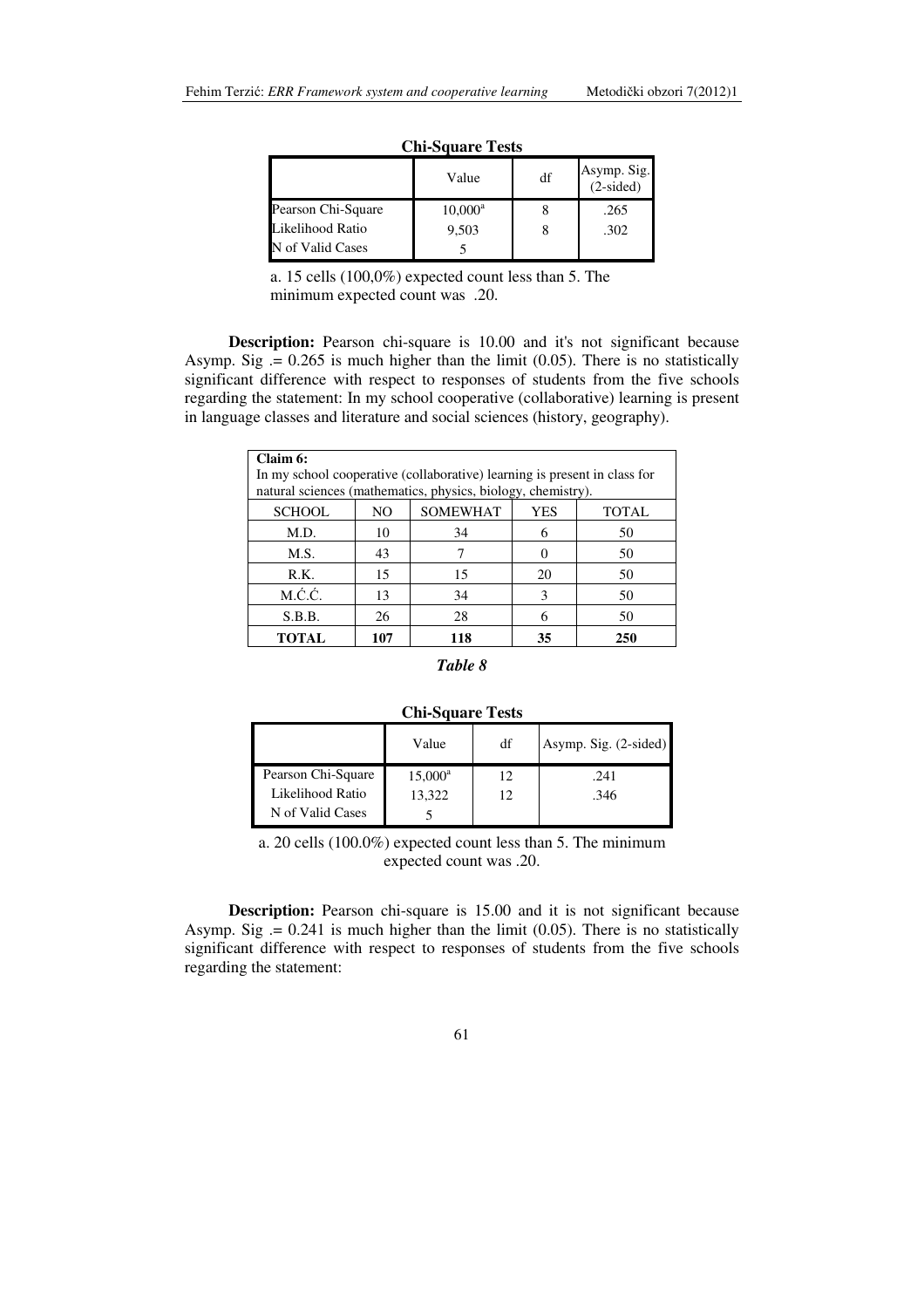| Claim7:                        |                                                                                                   |                                                                         |    |     |  |  |
|--------------------------------|---------------------------------------------------------------------------------------------------|-------------------------------------------------------------------------|----|-----|--|--|
|                                |                                                                                                   | In my school cooperative (collaborative) learning is present in classes |    |     |  |  |
|                                | teaching music, art and technical subjects and classes teaching physical<br>and health education. |                                                                         |    |     |  |  |
| <b>SCHOOL</b>                  | <b>SOMEWHAT</b><br><b>YES</b><br>NO<br><b>TOTAL</b>                                               |                                                                         |    |     |  |  |
| M.D.                           | 22                                                                                                | 18                                                                      | 10 | 50  |  |  |
| M.S.                           | 11                                                                                                | 39                                                                      | 0  | 50  |  |  |
| R.K.                           | 12<br>21<br>17<br>50                                                                              |                                                                         |    |     |  |  |
| M.Ć.Ć.                         | 24<br>15<br>50<br>6                                                                               |                                                                         |    |     |  |  |
| 25<br>S.B.B.<br>12<br>13<br>50 |                                                                                                   |                                                                         |    |     |  |  |
| TOTAL                          | 81                                                                                                | 114                                                                     | 50 | 250 |  |  |

In my school cooperative (collaborative) learning is present in class for natural sciences (mathematics, physics, biology, chemistry).

#### *Table 9*

### **Chi-Square Tests**

|                    | Value      | df | Asymp. Sig.<br>$(2-sided)$ |
|--------------------|------------|----|----------------------------|
| Pearson Chi-Square | $20,000^a$ | 16 | .220                       |
| Likelihood Ratio   | 16.094     | 16 | .446                       |
| N of Valid Cases   |            |    |                            |

a. 25 cells (100.0%) expected count less than 5. The minimum expected count was .20.

**Description:** Pearson chi-square is 20.00 and it is not significant because Asymp. Sig  $= 0.220$  is much higher than the limit (0.05). There is no statistically significant difference with respect to responses of students from the five schools regarding the statement: In my school cooperative (collaborative) learning is present in class teaching music, art and technical subjects and classes teaching physical and health education.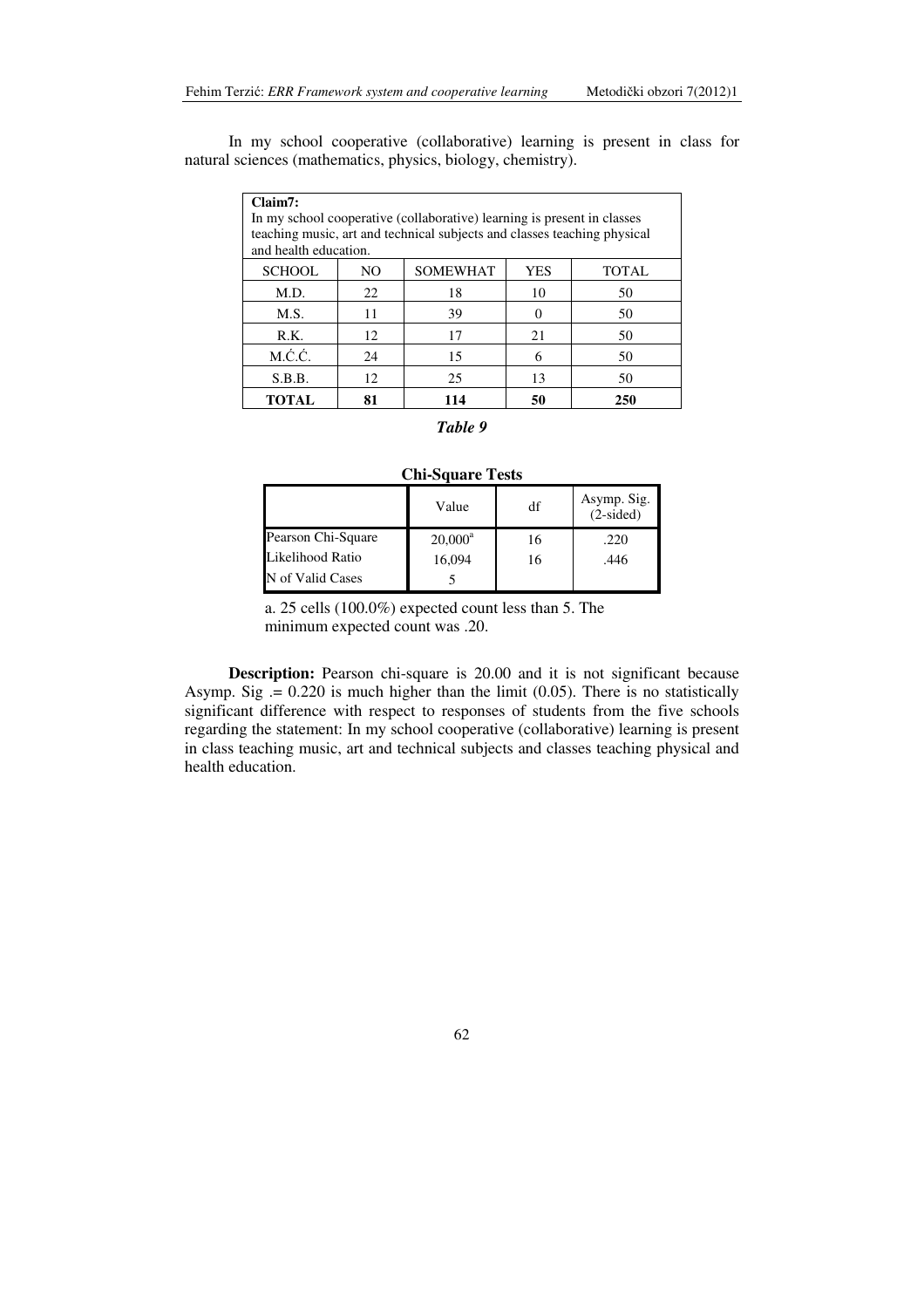| Claim 8:                              |                                               |                                                                          |     |     |  |  |
|---------------------------------------|-----------------------------------------------|--------------------------------------------------------------------------|-----|-----|--|--|
|                                       |                                               | Students are more active if teachers use class work in small groups with |     |     |  |  |
| cooperative (collaborative) learning. |                                               |                                                                          |     |     |  |  |
| <b>SCHOOL</b>                         | <b>SOMEWHAT</b><br>YES<br><b>TOTAL</b><br>NO. |                                                                          |     |     |  |  |
| M.D.                                  | 2                                             | 21                                                                       | 27  | 50  |  |  |
| M.S.                                  | $\mathfrak{D}$                                | 29                                                                       | 19  | 50  |  |  |
| R.K.                                  |                                               | 17                                                                       | 27  | 50  |  |  |
| M.Ć.Ć.                                |                                               | 18                                                                       | 28  | 50  |  |  |
| S.B.B.                                | $\mathfrak{D}$                                |                                                                          | 40  | 50  |  |  |
| <b>TOTAL</b>                          | 16                                            | 93                                                                       | 141 | 250 |  |  |

| Table 10 |  |
|----------|--|
|----------|--|

| <b>Chi-Square Tests</b>                   |            |  |      |  |  |
|-------------------------------------------|------------|--|------|--|--|
| Asymp. Sig.<br>df<br>Value<br>$(2-sided)$ |            |  |      |  |  |
| Pearson Chi-Square                        | $10,000^a$ |  | .265 |  |  |
| Likelihood Ratio                          | 9,503      |  | .302 |  |  |
| N of Valid Cases                          |            |  |      |  |  |

a. 15 cells (100.0%) expected count less than 5. The minimum expected count was .20.

**Description:** Pearson chi-square is 10.00 and it is not significant because Asymp. Sig  $= 0.265$  is much higher than the limit (0.05). There is no statistically significant difference with respect to responses of students from the five schools regarding the statement: Students are more active if teachers use class work in small groups with cooperative (collaborative) learning.

| Claim 9:<br>I prefer to learn in a group, together with my peers, rather than<br>independently through individual work. |     |                 |            |              |  |
|-------------------------------------------------------------------------------------------------------------------------|-----|-----------------|------------|--------------|--|
| <b>SCHOOL</b>                                                                                                           | NO. | <b>SOMEWHAT</b> | <b>YES</b> | <b>TOTAL</b> |  |
| M.D.                                                                                                                    |     | 11              | 32         | 50           |  |
| M.S.                                                                                                                    | 8   | 16              | 26         | 50           |  |
| R.K.                                                                                                                    | 9   | 17              | 24         | 50           |  |
| M.Ć.Ć.                                                                                                                  | 13  | 12              | 25         | 50           |  |
| S.B.B.                                                                                                                  | 5   | 10              | 35         | 50           |  |
| <b>TOTAL</b>                                                                                                            | 42  | 66              | 142        | 250          |  |

*Table 11*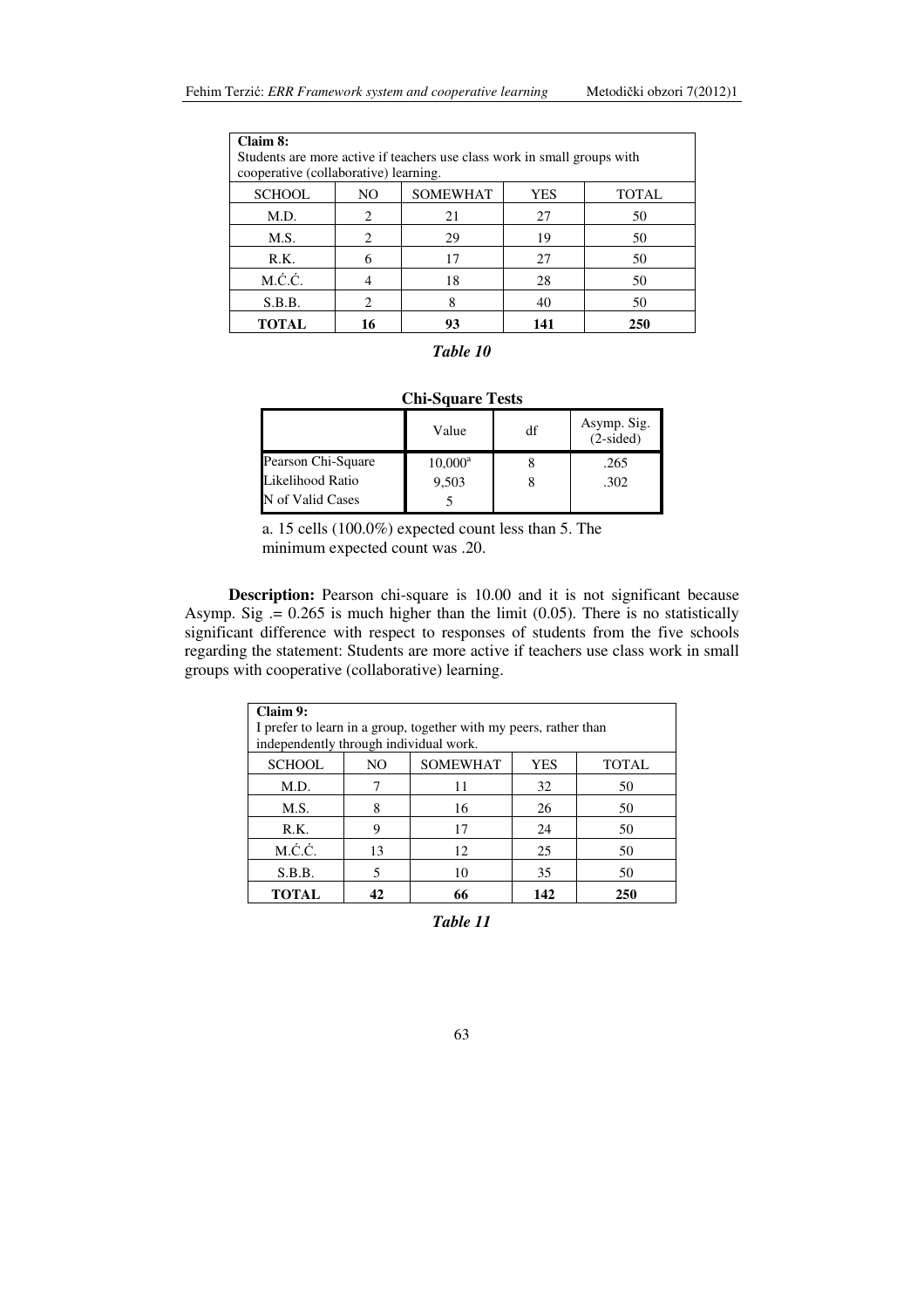| vill vuudiv 1990   |                  |    |                            |  |
|--------------------|------------------|----|----------------------------|--|
|                    | Value            | df | Asymp. Sig.<br>$(2-sided)$ |  |
| Pearson Chi-Square | $15,000^{\rm a}$ | 12 | .241                       |  |
| Likelihood Ratio   | 13.322           | 12 | .346                       |  |
| N of Valid Cases   |                  |    |                            |  |

**Chi-Square Tests**

a. 20 cells (100.0%) expected count less than 5. The minimum expected count was .20.

**Description:** Pearson chi-square is 15.00 and it is not significant because Asymp. Sig  $= 0.241$  is much higher than the limit (0.05). There is no statistically significant difference with respect to responses of students from the five schools regarding the statement: I prefer to learn in a group, together with my peers, rather than independently through individual work.

| Claim 10:<br>I look forward to teachers organizing classes working in small groups. |     |                 |     |              |  |
|-------------------------------------------------------------------------------------|-----|-----------------|-----|--------------|--|
| <b>SCHOOL</b>                                                                       | NO. | <b>SOMEWHAT</b> | YES | <b>TOTAL</b> |  |
| M.D.                                                                                | 3   | 10              | 37  | 50           |  |
| M.S.                                                                                | 2   | 12              | 36  | 50           |  |
| R.K.                                                                                |     | 19              | 27  | 50           |  |
| M.Ć.Ć.                                                                              |     | 15              | 34  | 50           |  |
| S.B.B.                                                                              | 3   |                 | 42  | 50           |  |
| <b>TOTAL</b>                                                                        | 13  | 60              | 176 | 250          |  |

### *Table 12*

#### **Chi-Square Tests**

|                    | Value      | df | Asymp. Sig.<br>$(2-sided)$ |
|--------------------|------------|----|----------------------------|
| Pearson Chi-Square | $10,000^a$ |    | .265                       |
| Likelihood Ratio   | 9,503      |    | .302                       |
| N of Valid Cases   |            |    |                            |

a. 15 cells (100.0%) expected count less than 5. The minimum expected count was .20.

**Description:** Pearson chi-square is 10.00 and it's not significant because Asymp. Sig  $= 0.265$  is much higher than the limit (0.05). There is no statistically significant difference with respect to responses of students from the five schools regarding the statement: I look forward to teachers organizing classes by working in small groups.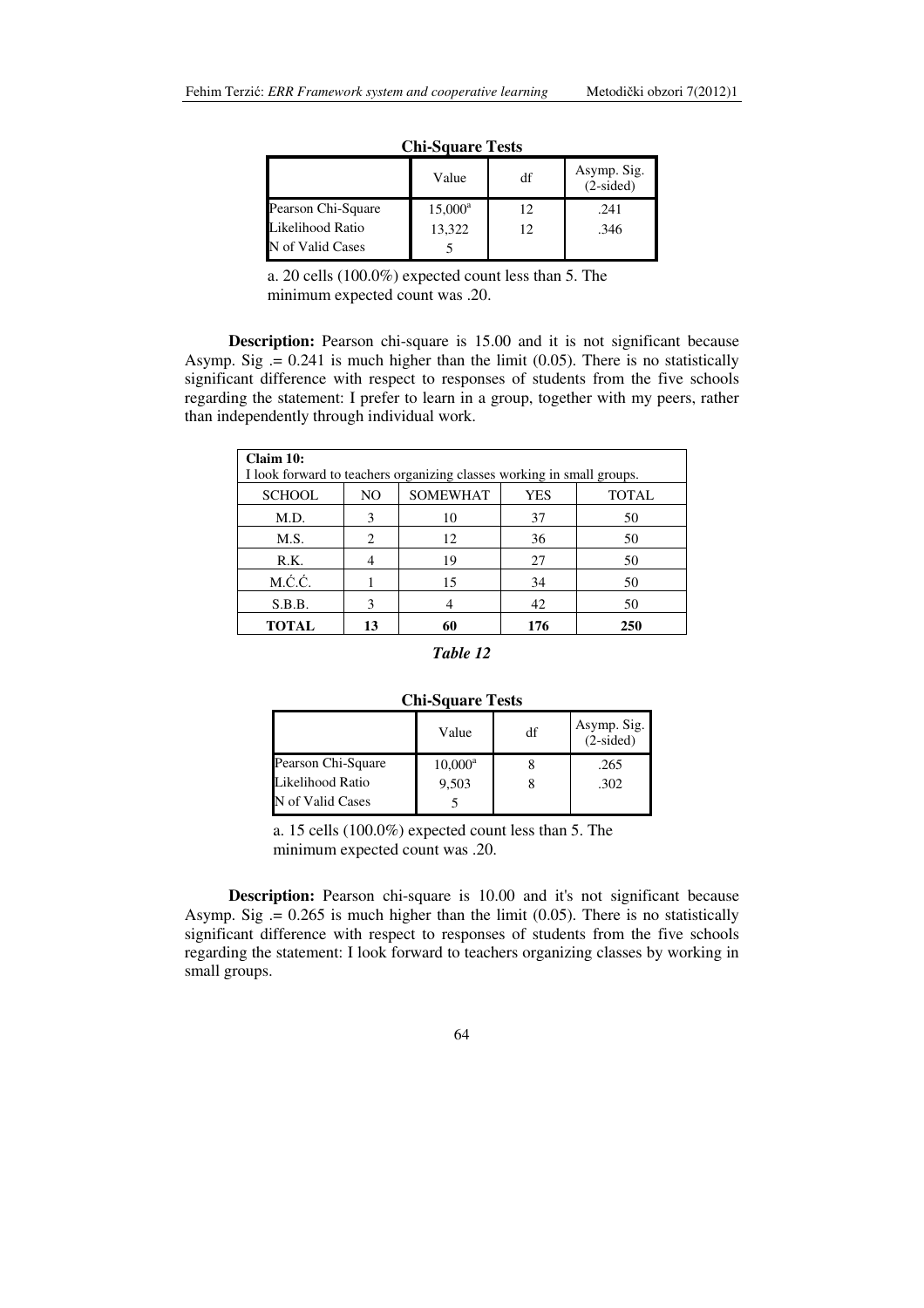| Claim 11:<br>teaching. |                               | Classes are more interesting when teachers apply modern methods of learning and |     |              |
|------------------------|-------------------------------|---------------------------------------------------------------------------------|-----|--------------|
| <b>SCHOOL</b>          | NO                            | <b>SOMEWHAT</b>                                                                 | YES | <b>TOTAL</b> |
| M.D.                   |                               | 12                                                                              | 37  | 50           |
| M.S.                   |                               | 8                                                                               | 41  | 50           |
| R.K.                   | $\mathfrak{D}_{\mathfrak{p}}$ | 20                                                                              | 28  | 50           |
| M.Ć.Ć.                 |                               | 17                                                                              | 33  | 50           |
| S.B.B.                 |                               | 8                                                                               | 41  | 50           |
| TOTAL                  |                               | 65                                                                              | 180 | 250          |

# *Table 13*

|                    | Value      | df | Asymp. Sig.<br>(2-sided) |
|--------------------|------------|----|--------------------------|
| Pearson Chi-Square | $20,000^a$ | 16 | .220                     |
| Likelihood Ratio   | 16,094     | 16 | .446                     |
| N of Valid Cases   |            |    |                          |

a. 25 cells (100.0%) expected count less than 5. The minimum expected count was .20.

**Description:** Pearson chi-square is 20.00 and it is not significant because Asymp. Sig  $= 0.220$  is much higher than the limit (0.05). There is no statistically significant difference with respect to responses of students from the five schools regarding the statement: Classes are more interesting when teachers apply modern methods of learning and teaching.

| Claim 12:<br>In our school teachers respect the interests, needs and ideas of their<br>students. |                             |                 |            |              |
|--------------------------------------------------------------------------------------------------|-----------------------------|-----------------|------------|--------------|
| <b>SCHOOL</b>                                                                                    | N <sub>O</sub>              | <b>SOMEWHAT</b> | <b>YES</b> | <b>TOTAL</b> |
| M.D.                                                                                             |                             | 27              | 23         | 50           |
| M.S.                                                                                             |                             | 37              | 9          | 50           |
| R.K.                                                                                             | 3                           | 20              | 27         | 50           |
| M.Ć.Ć.                                                                                           | 2                           | 23              | 25         | 50           |
| S.B.B.                                                                                           | $\mathcal{D}_{\mathcal{L}}$ | 11              | 37         | 50           |
| <b>TOTAL</b>                                                                                     | 11                          | 118             | 121        | 250          |

*Table 14*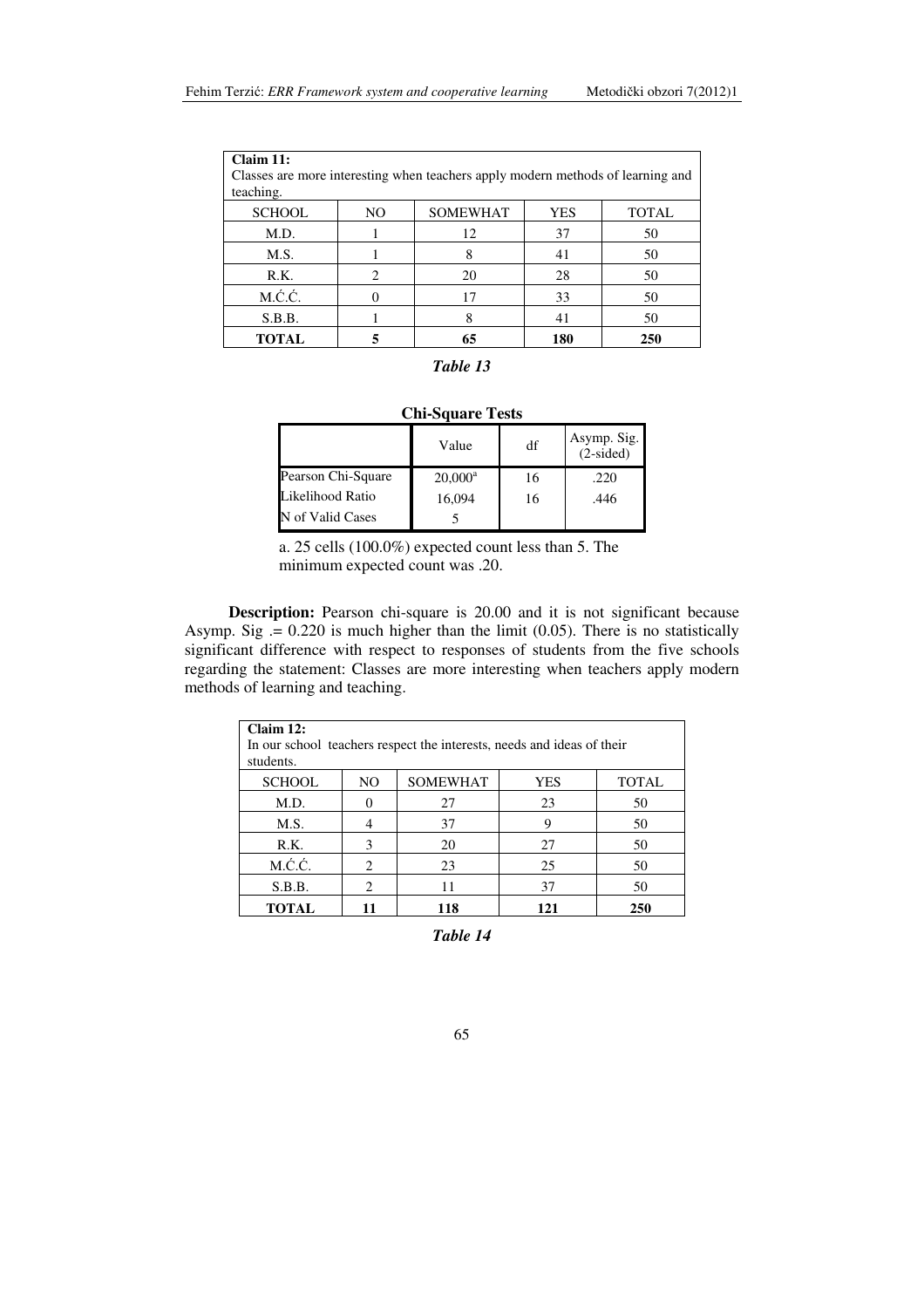| vill vuudiv 1 vuu  |            |    |                            |
|--------------------|------------|----|----------------------------|
|                    | Value      | df | Asymp. Sig.<br>$(2-sided)$ |
| Pearson Chi-Square | $15,000^a$ | 12 | .241                       |
| Likelihood Ratio   | 13,322     | 12 | .346                       |
| N of Valid Cases   |            |    |                            |

**Chi-Square Tests**

a. 20 cells (100.0%) expected count less than 5. The minimum expected count was .20.

**Description:** Pearson chi-square is 15.00 and it's not significant because Asymp. Sig  $= 0.241$  is much higher than the limit  $(0.05)$ . There is no statistically significant difference with respect to responses of students from the five schools regarding the statement: In our school teachers respect the interests, needs and ideas of their students.

#### **Conclusion**

The results of the research show that positive attitudes of students are predominant if we talk about the role and importance of ERR framework system and strategies of cooperative learning in the teaching process in upper grades of the elementary school. Through data processing it was observed that there was no statistically significant difference in the responses and attitudes of students when it came to the role and importance of the ERR framework system and cooperative learning strategies in developing critical thinking. 97 respondents (39%) believed that the ERR framework system contributed to the development of critical thinking, 121 respondents (48.4%) opted for the option "somewhat", and 32 respondents (12.8%) for the option "no" on the scale. Students-respondents in the sample were well aware of the importance of cooperative learning strategies in teaching and their application in solving problem situations and use in everyday life. 110 respondents (44%) believed that the experience gained through collaborative learning was applicable in everyday situations, and 197 respondents (79%) considered it useful for resolving problem situations and tasks. If we talk about the presence of ERR framework system and strategies of cooperative learning in the teaching of school subjects, the third hypothesis was confirmed, namely that the cooperative learning and ERR framework system were most common in language teaching and literature and social sciences. 175 respondents  $(70%)$  gave answers that supported this hypothesis. 118 subjects (47%) believed that the ERR framework system and cooperative learning were to some extent applied in the teaching of natural sciences, and 114 (45.6%) that cooperative learning was somewhat applied in the teaching of music, art, technical education and physical and health education. It was observed that students preferred classes that are organized with the use of cooperative learning. The peer education program ''Reading and Writing for Critical Thinking'' was considered very important. The application of modern learning and teaching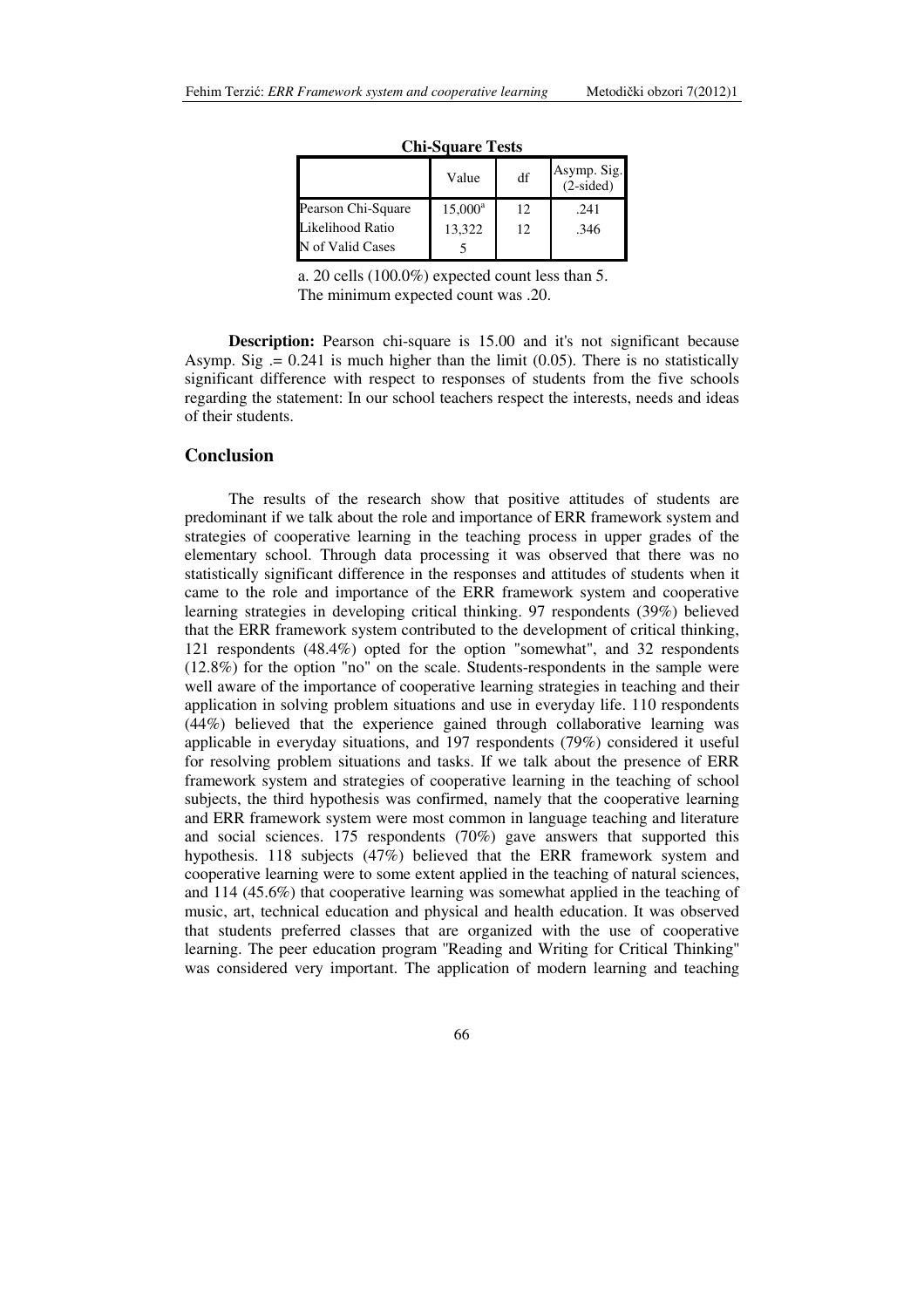strategies in teaching, respecting the interests and needs of students, will strengthen the competencies required for every individual for the challenges of the  $21<sup>st</sup>$  century. The reform of school education in Bosnia and Herzegovina is understood as ''the school on human scale'' which is directly related to the recognition of multiple learning styles, development of critical thinking in students. The programme "Reading and Writing for Critical Thinking" (RWCT) works in favour of these (new) challenges, establishing a reformed elementary school.

# **Bibliography**

1. Graves, B. (1997).Cooperative learning. Didactic Guideposts No.7.Zenica: Pedagogical Institute and the Pedagogical Academy in Zenica

2. Jensen, E. (2003).SUPER TEACHING-Teaching strategies for quality education and successful learning.Zagreb:Educa

3. Kuzmanovic Buljubašić,V. (2009).Cooperative learning as an indicator of the quality of education. Life and school No.21, p.50-57 Osijek: Faculty of Philosophy, Faculty of Teacher

4. Meyer, H. (2002).Teaching catch-class discussion of didactics, teaching methods and school development.Zagreb: Educa

5. Nikčević-Milke, A. (2004).Active learning in the higher education level.Life and School No.12, p.47-54.Osijek: Faculty of Philosophy, Faculty of Teacher

6. Steele, J., Meredith, K., Temple, C. (2006).Cooperative learning and instructional planning and evaluation unit. Sarajevo: COI Step by step

7. Steele, J., Meredith, K., Temple, C. (2006).The framework system of critical thinking in the overall curriculum and methods for improving critical thinking. Sarajevo: COI Step by step

8. Suzić, N. (2001).Interaction as a form of learning and teaching.Educational technology No.3-4, p.27-48.New York: Center for Management in Education

9. Terhart, E. (2001).Methods of teaching and learning.Zagreb: Educa

10. Vilotijevic, N. (2007). Associate cooperative teaching.Educational Technology No.1-2, p.44-63. New York: Center for Management in Education